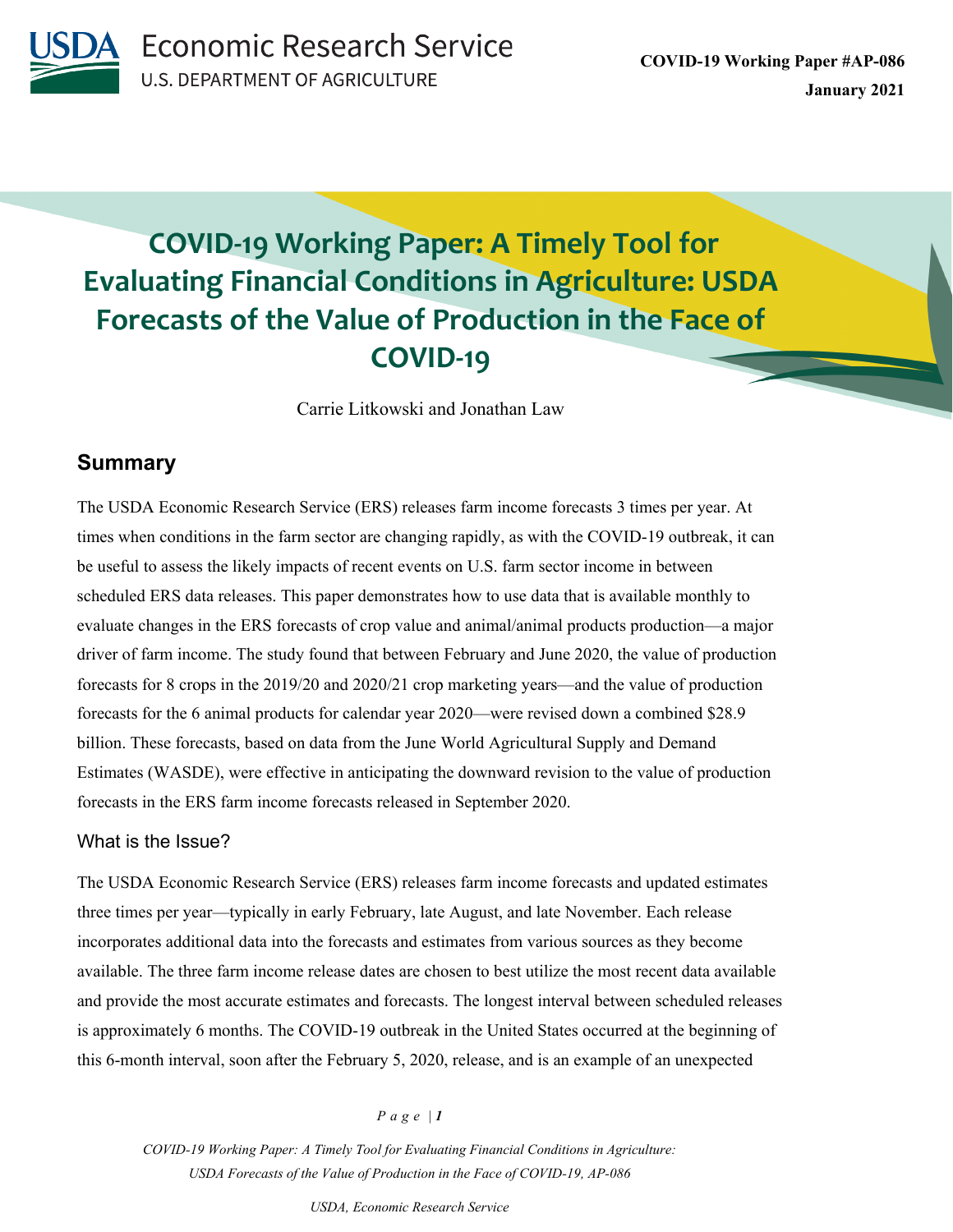event that can significantly impact farm income. Some important data utilized in the farm income forecasts are available monthly and can be used to anticipate some of the changes in the forecast prior to the next data release. In particular, the World Agricultural Supply and Demand Estimates (WASDE) report is released monthly. The report provides projections of annual production and prices for select agricultural commodities, which together account for more than 50 percent of the total value of agricultural commodity production. Since agricultural production occurs in a risky environment for a variety of factors, examining trends in the value of production more frequently than three times per year can provide useful information on the impact of unexpected events on the farm income forecasts. This paper explores how to use the available monthly data to evaluate changes in the ERS forecasts of crop value and animal/animal products production—a major driver of farm income.

## What did the study find?

The usefulness of using monthly data to evaluate changes in the short-run outlook for the value of production was demonstrated using data from June 2020, approximately 4 months after the first forecast for 2020 value of production was released by ERS in early February 2020.

- Monthly data from the WASDE reports provided timely information on the value of agricultural production during periods when conditions in the farm sector are changing rapidly.
- Between February and June 2020, the value of production forecasts for the 8 selected crops in the 2019/20 and 2020/21 crop marketing years and the value of production forecasts for the 6 animal products for calendar year 2020 were revised down a combined \$28.9 billion.
- When the revisions to both the 2019/20 and 2020/21 marketing years were combined, the value of production forecast for the 8 crops was revised down \$11 billion (5.2 percent).
- The forecast for the value of production of animal products in calendar year 2020 was revised down \$17.9 billion (12.4 percent) between January and June 2020. Forecasts for production of most animal product commodities have been lowered since the onset of the COVID-19 pandemic, due in most cases to lower processing and/or slaughter capacity.

#### *Page | 2*

*COVID-19 Working Paper: A Timely Tool for Evaluating Financial Conditions in Agriculture: USDA Forecasts of the Value of Production in the Face of COVID-19, AP-086*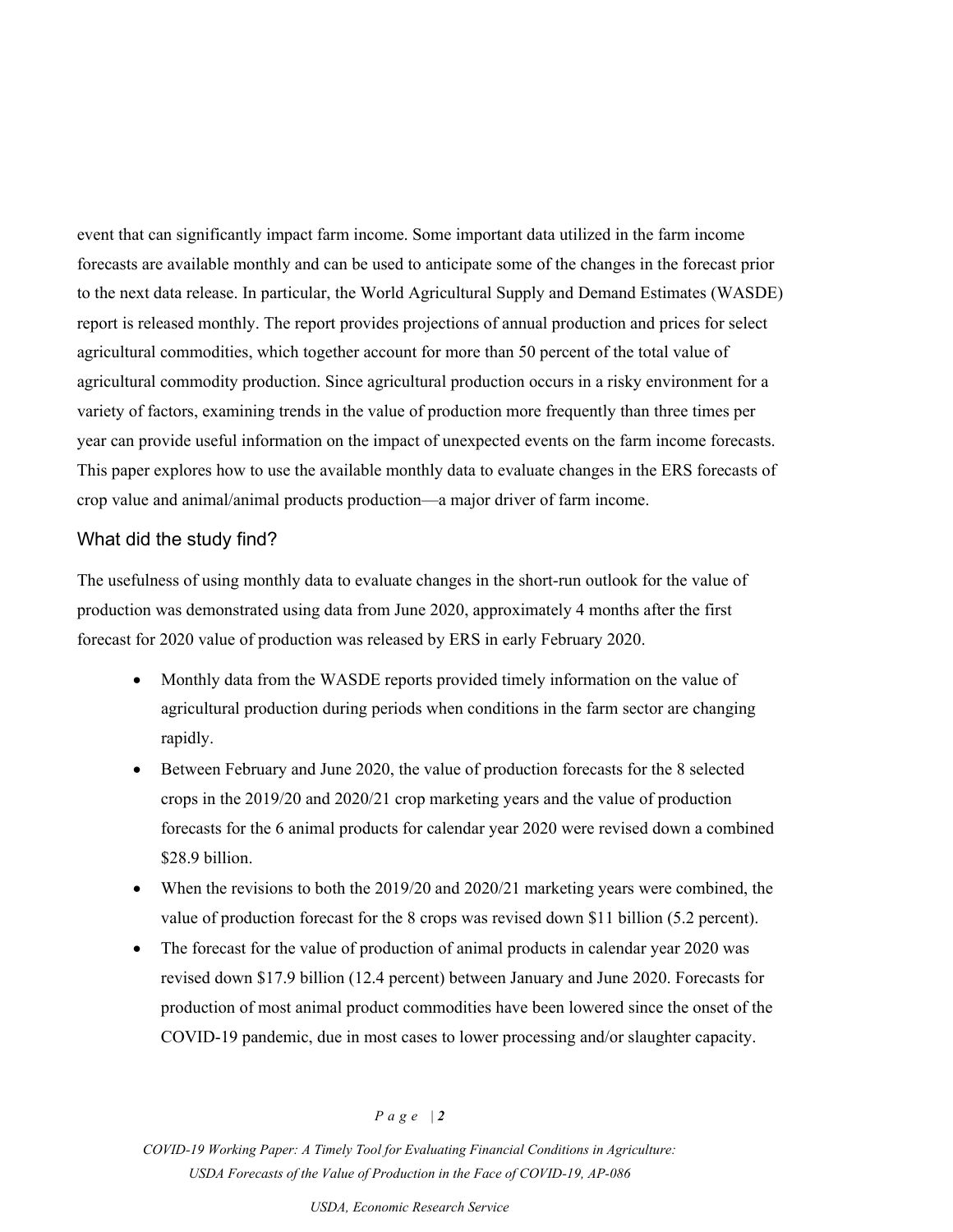• These forecasts, based on the June WASDE data, were effective in anticipating a downward revision to the value of production forecasts in the farm income forecasts released in September.

## How was the study conducted?

The study drew on data available monthly to compare forecasts for the value of production for eight crops and six animal products before and after the COVID-19 outbreak. Value of production forecasts based on production and price projections from the January 2020 USDA Baseline Projections and WASDE were compared against the forecasts using the June 2020 WASDE projections. The revisions to these forecasts were then compared to the forecasts from the ERS farm income release on September 2, 2020.

# *Page | 3*

*COVID-19 Working Paper: A Timely Tool for Evaluating Financial Conditions in Agriculture: USDA Forecasts of the Value of Production in the Face of COVID-19, AP-086*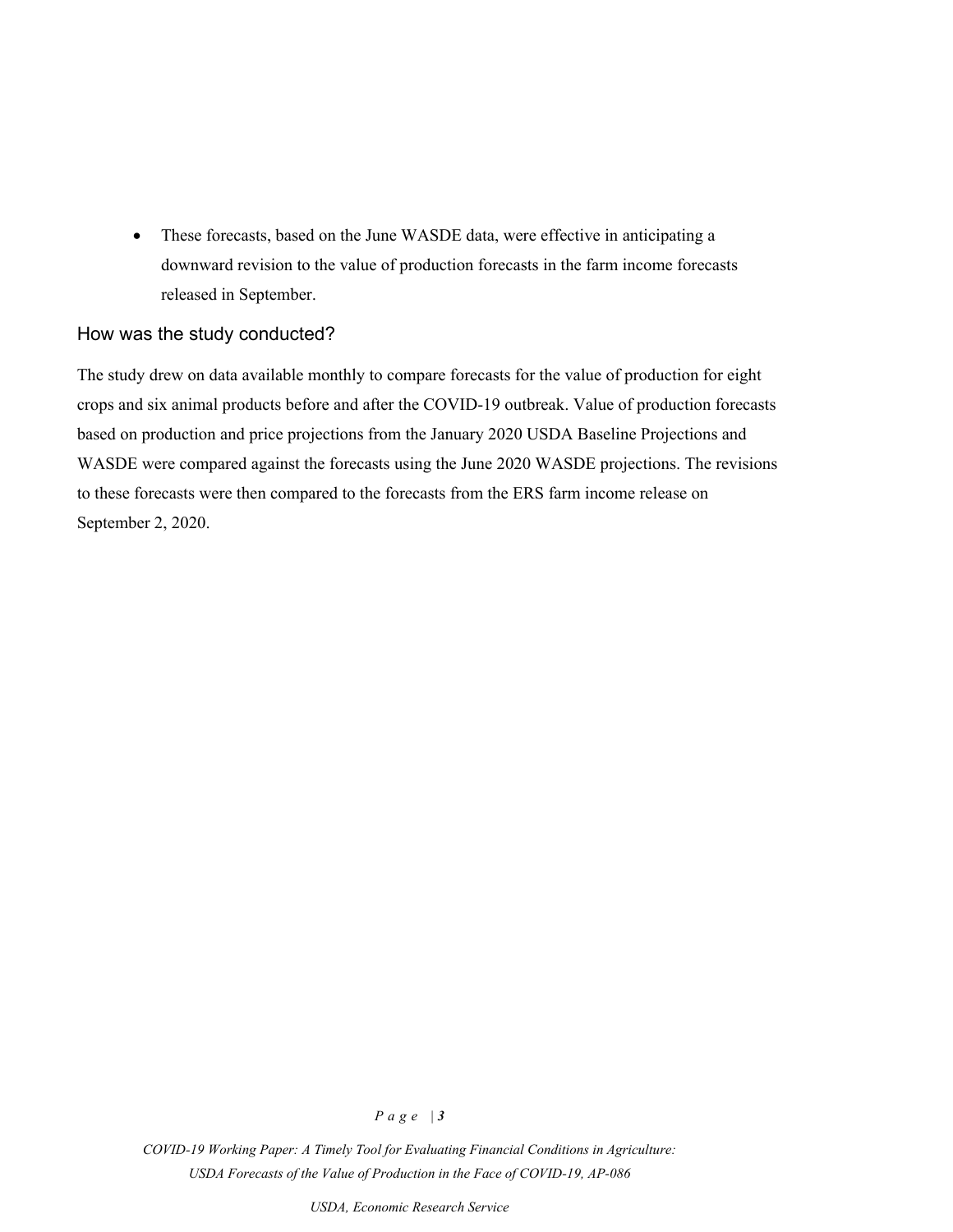*This paper is published through USDA, Economic Research Service's (ERS) COVID-19 Working Paper series. This temporary Working Paper series is designed to publicly release preliminary analyses relevant to the impacts of the COVID-19 pandemic on agriculture, food, the environment, and rural America in a timely manner. ERS' COVID-19 Working Papers have not undergone the review and editorial process generally accorded official ERS publications, but ERS economists and social scientists reviewed them through an expedited process. The findings and conclusions in this COVID-19 Working Paper are those of the author(s) and should not be construed to represent any official USDA or U.S. Government determination or policy.*

Use of commercial and trade names does not imply approval or constitute endorsement by USDA.

To ensure the quality of its research reports and satisfy governmentwide standards, ERS requires that all research reports with substantively new material be reviewed by qualified technical research peers. This technical peer review process, coordinated by ERS' Peer Review Coordinating Council, allows experts who possess the technical background, perspective, and expertise to provide an objective and meaningful assessment of the output's substantive content and clarity of communication during the publication's review.

In accordance with Federal civil rights law and U.S. Department of Agriculture (USDA) civil rights regulations and policies, the USDA, its Agencies, offices, and employees, and institutions participating in or administering USDA programs are prohibited from discriminating based on race, color, national origin, religion, sex, gender identity (including gender expression), sexual orientation, disability, age, marital status, family/parental status, income derived from a public assistance program, political beliefs, or reprisal or retaliation for prior civil rights activity, in any program or activity conducted or funded by USDA (not all bases apply to all programs). Remedies and complaint filing deadlines vary by program or incident.

Persons with disabilities who require alternative means of communication for program information (e.g., Braille, large print, audiotape, American Sign Language, etc.) should contact the responsible Agency or USDA's TARGET Center at (202) 720- 2600 (voice and TTY) or contact USDA through the Federal Relay Service at (800) 877-8339. Additionally, program information may be made available in languages other than English.

To file a program discrimination complaint, complete the USDA Program Discrimination Complaint Form, AD-3027, found online at How to File a Program Discrimination Complaint and at any USDA office or write a letter addressed to USDA and provide in the letter all of the information requested in the form. To request a copy of the complaint form, call (866) 632- 9992. Submit your completed form or letter to USDA by: (1) mail: U.S. Department of Agriculture, Office of the Assistant Secretary for Civil Rights, 1400 Independence Avenue, SW, Washington, D.C. 20250-9410; (2) fax: (202) 690-7442; or (3) email: program.intake@usda.gov.

USDA is an equal opportunity provider, employer, and lender.

# *Page | 4*

*COVID-19 Working Paper: A Timely Tool for Evaluating Financial Conditions in Agriculture: USDA Forecasts of the Value of Production in the Face of COVID-19, AP-086*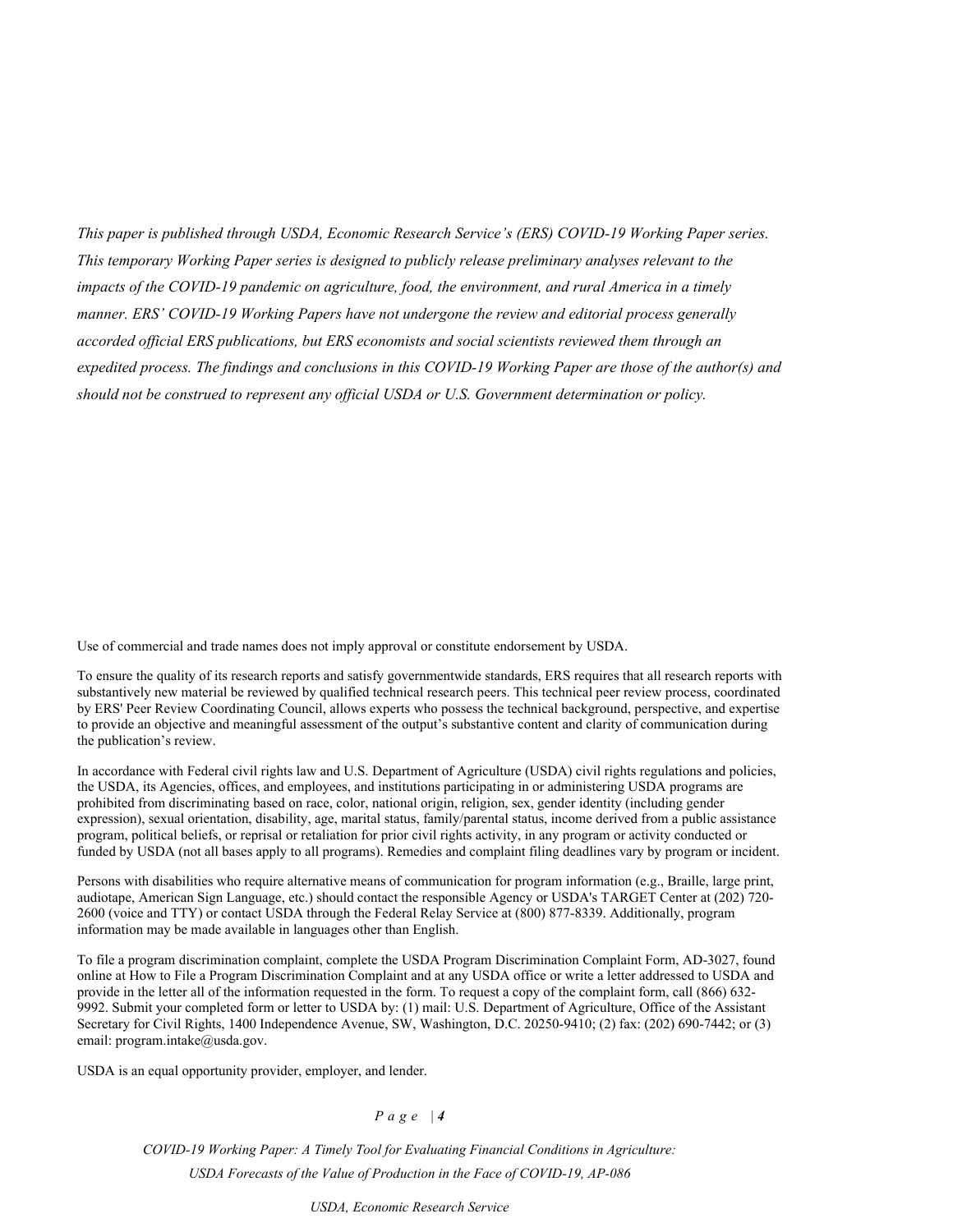# **Introduction**

A U.S. Department of Agriculture farm income forecast from the Economic Research Service (ERS) was released February 5, 2020, just prior to the outbreak of COVID-19 in the United States. At that time, farm income was forecast to increase by 3.3 percent (\$3.1 billion) in 2020 from 2019 levels, with the value of agricultural sector production forecast at \$436 billion. The pandemic is likely to affect farm income, as farmers face supply chain disruptions and changes in demand for certain commodities. Additional factors have also affected the market outlook since February—such as unexpected domestic and international pest and disease pressures, weather, and government policies. The full effects of these factors on 2020 farm income will not be known for some time, and a more complete assessment will be available when the first estimates for 2020 are released in August  $2021<sup>1</sup>$  $2021<sup>1</sup>$  $2021<sup>1</sup>$  However, insights into the likely impacts of recent events on farm income can be gained by examining the value of agricultural production.

Unlike other data inputs used in deriving the forecasts of farm income, forecasts of commodity production and prices are routinely made available for various purposes. These monthly forecasts can be used to update ERS' value of production forecasts in between scheduled data releases. This paper presents an interim evaluation of the changes in the value of production forecasts for select crops and animal products from February to June 2020. The changes to the value of production forecasts from June 2020 forecasts were then compared to the forecasts from the ERS farm income release on September 2, 2020.

This analysis is presented as an example of an approach that can be used to more frequently assess the value of agricultural production during periods when conditions in the farm sector change rapidly. It is important to note that this example is not intended to quantify the impacts of COVID-19 on farm income. Although the value of production is a key determinant of farm income, other factors affect income, such as production expenditures and direct government payments from farm programs, for which monthly data are not available.

*Page | 5*

*COVID-19 Working Paper: A Timely Tool for Evaluating Financial Conditions in Agriculture: USDA Forecasts of the Value of Production in the Face of COVID-19, AP-086* 

<span id="page-4-0"></span> $<sup>1</sup>$  In August 2021, the 2020 farm income forecasts will be updated and labeled as estimates. The forecasts will incorporate</sup> National Agricultural Statistics Service estimates of State and U.S. commodity production and data on production expenses collected in the 2020 Agricultural Resource Management Survey.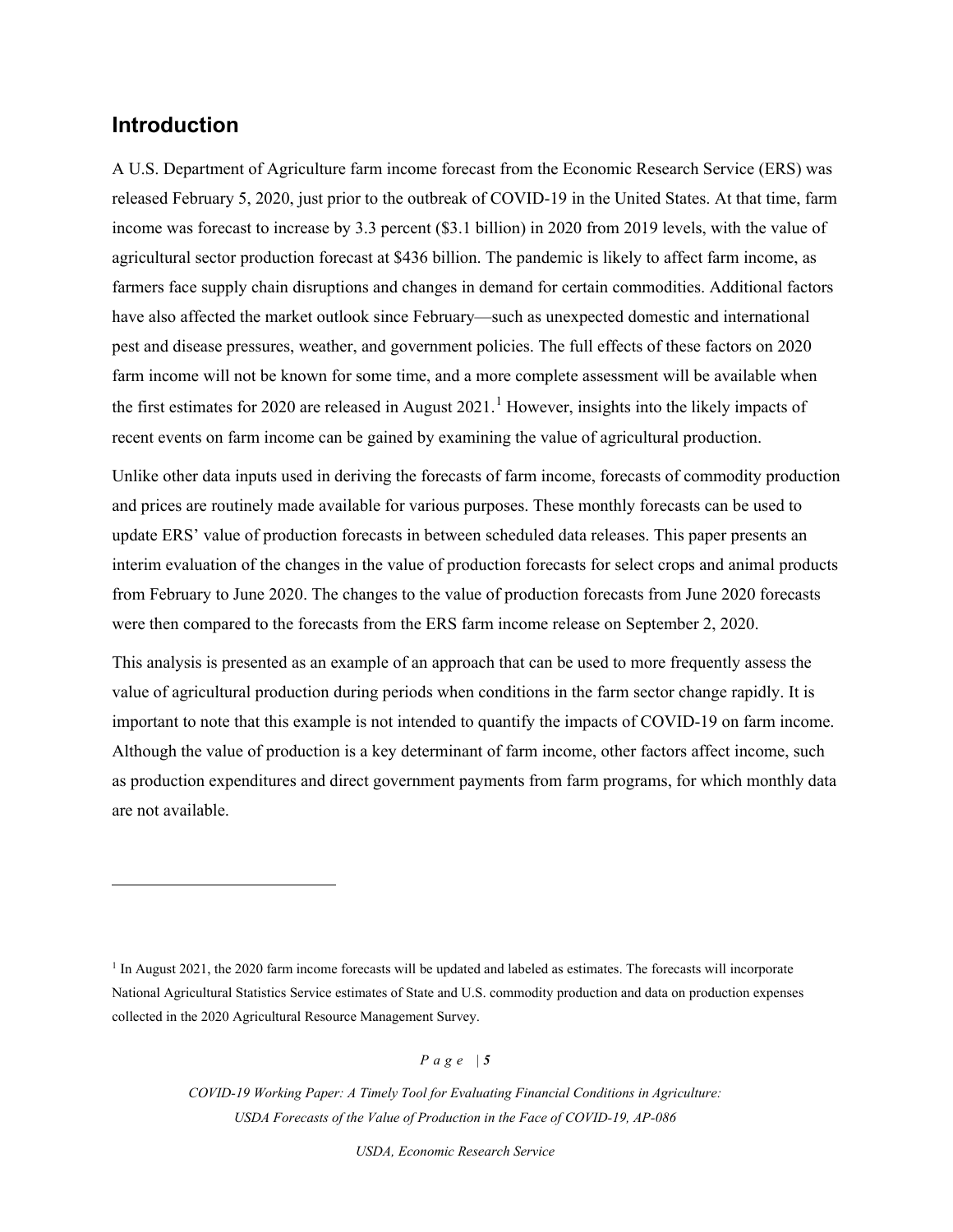# **How Value of Production Forecasts Inform Cash Receipts Forecasts**

USDA farm income forecasts are released 3 times a year<sup>[2](#page-5-0)</sup> and rely on the most up-to-date commodity analyst forecasts of production quantities and prices. The forecasts for net farm income include forecasts of the monetary value of crop and animal/animal products production, which represents most of the farm sector's output.<sup>[3](#page-5-1)</sup> Cash receipts are the major gross income component in the farm income estimates and forecasts. While there are important differences between cash receipts and the value of production, production levels and prices are the principal components of both. The value of production for a commodity can be calculated as the forecast quantity produced, multiplied by the forecast price received by the farmer in a given calendar or marketing year. Cash receipts represent the cash income the farm sector receives from commodity sales. Development of cash receipts forecasts from the value of production forecasts requires additional data—such as data on monthly marketing patterns and share of crops used on the farm—which are forecast internally as the data may only be available once a year.

# **Methods and Data**

We compared the 2020 agricultural sector value of production forecasts in January 2020 to our calculations based on the June 2020 USDA forecasts on production and prices. Because the farm income forecast model released on February 5, 2020, relies on data that are not typically published, we instead used published data from the World Agricultural Supply and Demand Estimates and USDA Baseline Projections as the January 2020 (pre-COVID) forecast. Specifically, the January production and price projections for the 2019/20 marketing year for crops and 2020 calendar year for animal/animal products are from the January 10, 2020, World Agricultural Supply and Demand Estimates (WASDE) report. The January 2020 WASDE report did not include crop projections for the 2020/21 marketing year, so those were obtained from the USDA Agricultural Projections to 2029 report (USDA-ERS, 2020a), released in

*Page | 6*

*COVID-19 Working Paper: A Timely Tool for Evaluating Financial Conditions in Agriculture: USDA Forecasts of the Value of Production in the Face of COVID-19, AP-086* 

<span id="page-5-0"></span><sup>2</sup> Typically, forecasts are released in February, August, and November. The 2020 forecast release dates are February 5, September 2, and December 2.

<span id="page-5-1"></span><sup>&</sup>lt;sup>3</sup> Value of production estimates and forecasts are included in the table "Value added to the U.S. economy by the agricultural sector." This table is included in the Farm Income and Wealth Statistics data product on the ERS website. .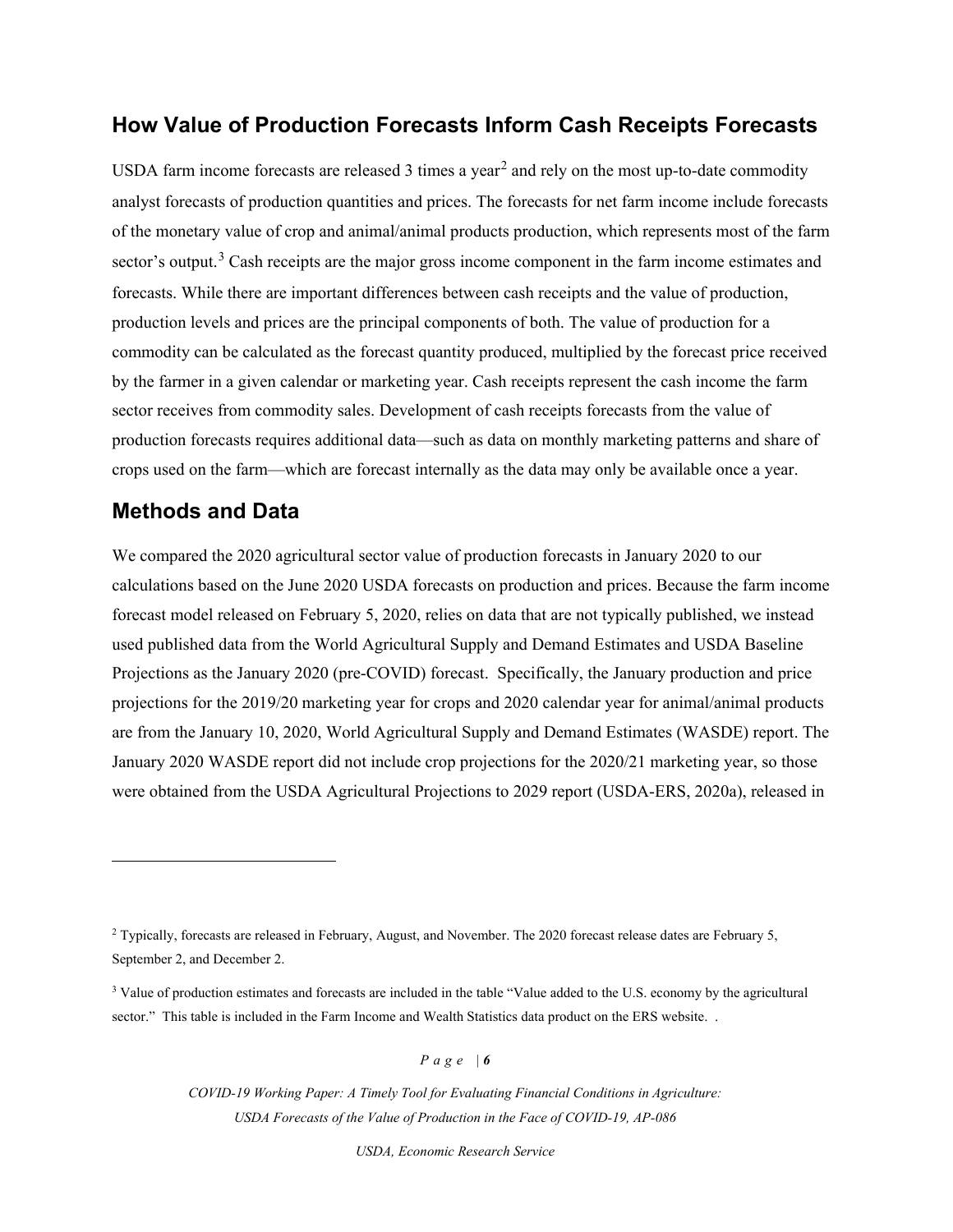February 2020.<sup>[4](#page-6-0)</sup> Further, note that the forecasts used in the February farm income model match or are very similar to the baseline and January 2020 WASDE projections. The June 2020 forecasts were calculated using production and price projections obtained from the June 11, 2020, WASDE report. Price projections represent marketing-year weighted average prices received by farmers (all the production and price projections that underlie the value of production forecasts are presented in appendix A.).

Our forecasts of agricultural value of production are not inclusive of all commodities. This is because WASDE projections are not exhaustive. ERS analysis is restricted to 8 crop and 6 animal/animal product commodities, representing roughly 50 and 75 percent of total value of production for crops and animal/animal products, respectively. Major crop commodities not covered by WASDE projections include fruits, vegetables, nuts, and hay. Major animal/animal products not covered by WASDE include aquaculture, honey, and sheep and lambs. Additionally, our data cover only a portion of the total value of production of cattle/calves and hogs in that the data only includes beef and pork production and excludes animals marketed for feeding or breeding purposes.

The revisions to the value of production forecasts between January and June reflected more than just the impacts of the COVID-19 pandemic. For example, the June forecasts also reflected changes in the global marketplace and trade policies and incorporated newly available and observed data on prices, planting decisions, crop progress (including crop conditions and harvesting status), and weather patterns. That is why this analysis is not intended to quantify the impacts of the pandemic on agricultural production. Rather, the analysis demonstrates the evolution of the value of production forecasts from January to June 2020, a period in which there were sector-wide impacts from the pandemic. Appendix B shows how the forecasts continued to evolve through September 2020. Additionally, we compared the revisions to the value of production forecasts through June to what was included in the ERS farm income forecast released September 2, 2020.

*Page | 7*

*COVID-19 Working Paper: A Timely Tool for Evaluating Financial Conditions in Agriculture: USDA Forecasts of the Value of Production in the Face of COVID-19, AP-086* 

<span id="page-6-0"></span><sup>4</sup> The USDA baseline projections for crops published in February 2020 were based on the 2019/20 projections from the October 2020 WASDE report.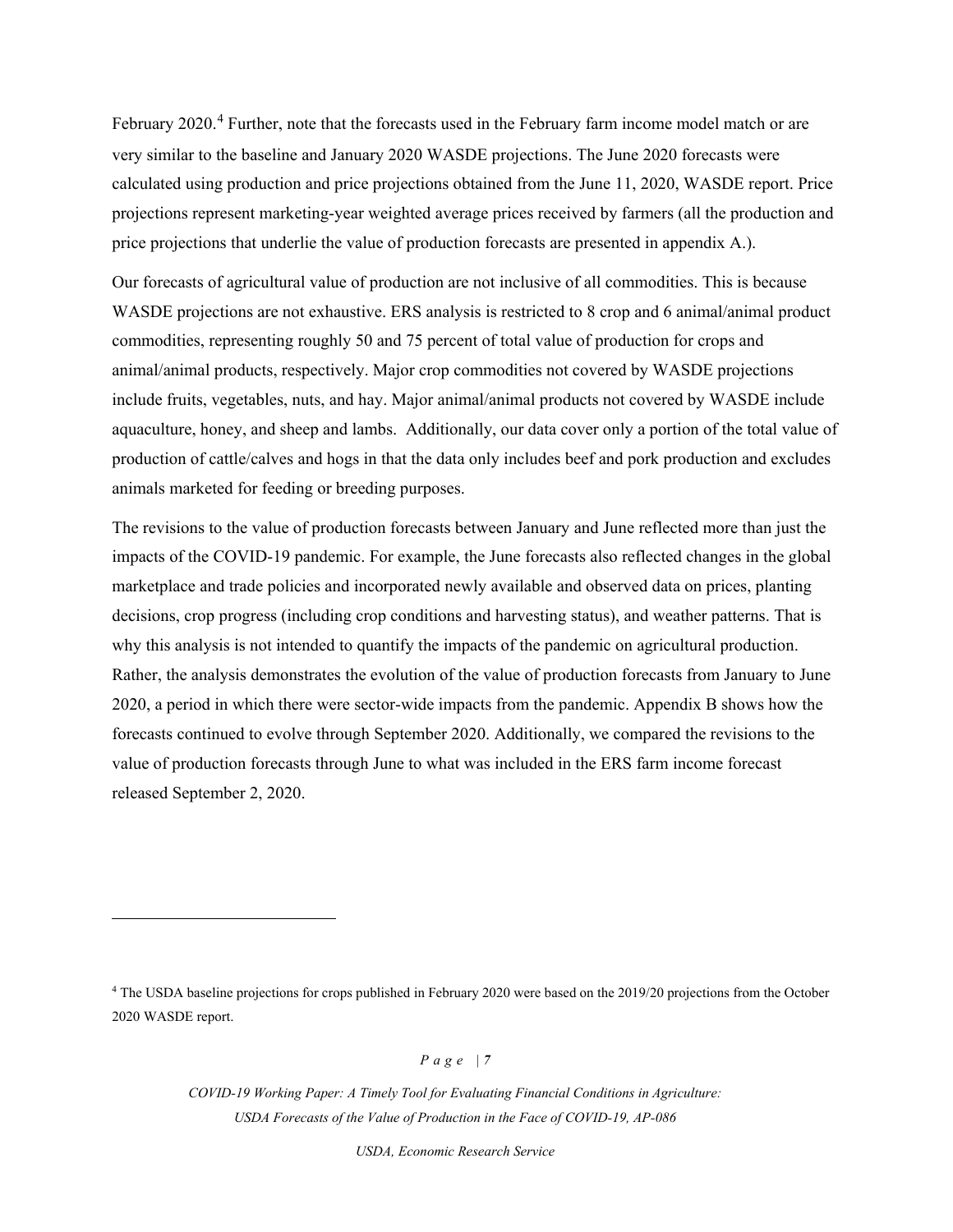# **Changes in Crop Value of Production Forecasts from January to June**

Between January and June 2020, the value of production forecasts for crops for both the 2019/20 and 2020/21 marketing years were revised. Some crops harvested in 2019 are sold in calendar year 2020. As a result, declining prices in the first half of 2020 depressed the production values for those crops still on hand that were not yet sold. Furthermore, expectations in June for continued lower prices in 2020 lowered the forecast value of crops to be harvested in 2020 and sold in both 2020 and 2021. From January 2020 to June 2020, the combined forecast value of production for 8 crops was revised down \$5.9 billion (5.7 percent) for crop year 2019-20 and \$5.1 billion (4.7 percent) for crop year 2020-21 (figure 1).

#### **Figure 1**

**Combined value of production forecasts (for corn, upland cotton, oats, rice, sorghum, soybeans, and wheat) for 2019/20 and 2020/21 fell in June 2020, relative to January 2020 forecasts**



Source: USDA, Economic Research Service calculations based on World Agricultural Supply and Demand Estimates (WASDE) farm price and production forecasts, and the USDA baseline projections.

### *Page | 8*

*COVID-19 Working Paper: A Timely Tool for Evaluating Financial Conditions in Agriculture: USDA Forecasts of the Value of Production in the Face of COVID-19, AP-086*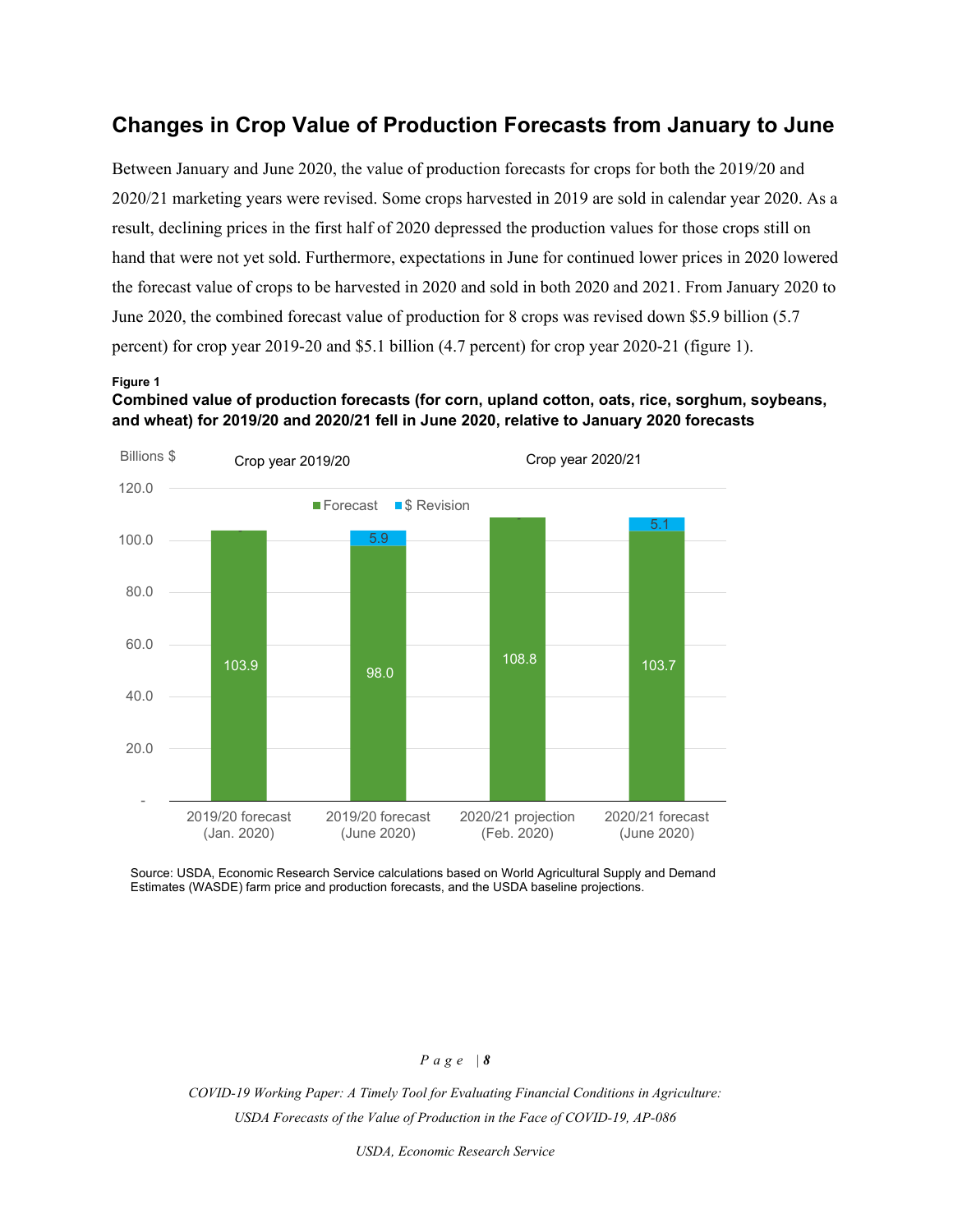Table 1 shows the January 2020 and June 2020 value of production forecasts by crop and marketing year. Of the eight crops, the forecasts for corn and soybeans were revised down the most. Corn value of production was revised down \$3.7 billion (7 percent) for 2019/20 due to lower price forecasts. For 2020/21, forecasted corn production quantities were revised up nearly 3 percent. However, the forecast season average price was revised down \$0.20 per bushel, resulting in a \$1.7 billion (3.2 percent) downward revision to the value of production. Soybean value of production was revised down \$1.8 billion (5.7 percent) for 2019/20 and \$3.3 billion (9.0 percent) for 2020/21. Because the expectations of total production changed very little from 2019/20 and 2020/21, the downward revision in value of production was due to lower price forecasts.

### **Table 1 Crop value of production forecasts for 2019/20 and 2020/21**

|                |                           | 2019/20                          |                    |                     | 2020/21                      |                           |                           |                     |
|----------------|---------------------------|----------------------------------|--------------------|---------------------|------------------------------|---------------------------|---------------------------|---------------------|
|                | Jan. 2020<br><b>WASDE</b> | <b>June 2020</b><br><b>WASDE</b> | Dollar<br>revision | Percent<br>revision | Feb. 2020<br><b>Baseline</b> | June 2020<br><b>WASDE</b> | <b>Dollar</b><br>revision | Percent<br>revision |
|                |                           | (Millions \$)                    |                    |                     | (Millions \$)                |                           |                           |                     |
| Barley         | 782                       | 799                              | 17                 | 2.2%                | 718                          | 783                       | 65                        | 9.0%                |
| Corn           | 52,714                    | 49,021                           | $-3,693$           | $-7.0\%$            | 52,853                       | 51,184                    | $-1,669$                  | $-3.2%$             |
| Cotton, upland | 5.861                     | 5,445                            | $-415$             | $-7.1%$             | 5.416                        | 5.153                     | $-263$                    | $-4.9%$             |
| Oats           | 156                       | 151                              | -5                 | $-3.4%$             | 168                          | 183                       | 15                        | 9.0%                |
| <b>Rice</b>    | 2,438                     | 2,420                            | $-18$              | $-0.8%$             | 2,589                        | 2,789                     | 200                       | 7.7%                |
| Sorghum        | 1.159                     | 1,108                            | $-51$              | $-4.4%$             | 1,032                        | 1,123                     | 91                        | 8.8%                |
| Soybeans       | 32,022                    | 30,192                           | $-1,830$           | $-5.7\%$            | 37,170                       | 33,825                    | $-3,345$                  | $-9.0\%$            |
| Wheat          | 8,736                     | 8,832                            | 96                 | 1.1%                | 8,813                        | 8,634                     | $-179$                    | $-2.0%$             |
| Total          | 103.869                   | 97.968                           | $-5,900$           | $-5.7%$             | 108,759                      | 103,674                   | $-5,085$                  | $-4.7%$             |

Note: WASDE = World Agricultural Supply and Demand Estimates.

Source: USDA, Economic Research Service calculations based on USDA's January 10, 2020, and June 11, 2020, WASDE reports, and February 2020 Baseline Projections.

### *Page | 9*

*COVID-19 Working Paper: A Timely Tool for Evaluating Financial Conditions in Agriculture: USDA Forecasts of the Value of Production in the Face of COVID-19, AP-086*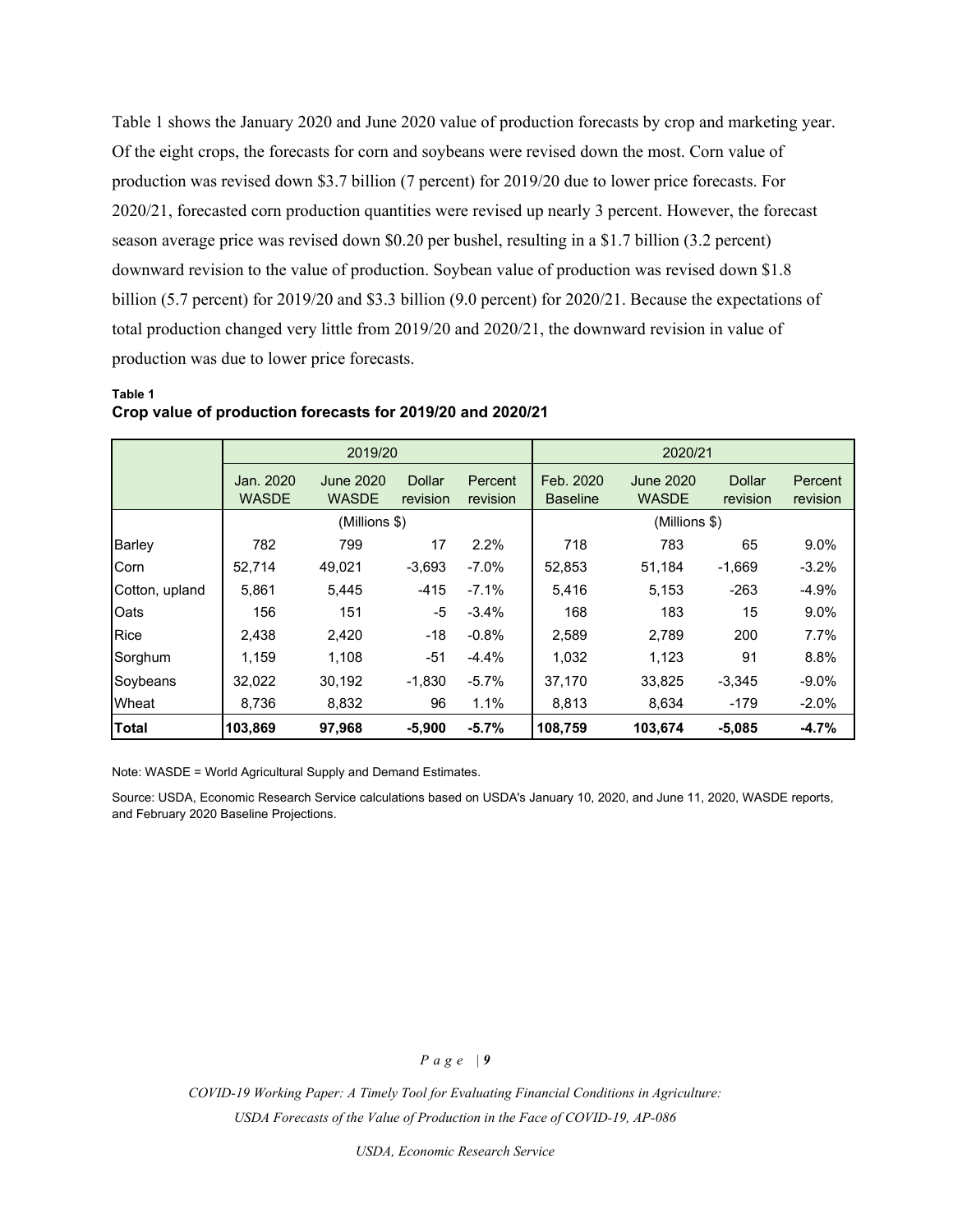For 2019/20, the value of production forecasts for most crops were revised downwards from January to June. The exception to this was for barley and wheat (up 2.2 and 1.1 percent, respectively), due to higher forecast prices. The higher value of production was more pronounced, however, for 2020/21 as the forecasts for barley, oats, rice, and sorghum were revised up 8-9 percent each. Compared to the Agricultural Baseline forecast from January, June forecasts for production quantities were higher for barley, oats, and sorghum—while price forecasts were higher for rice and sorghum.

When the revisions to both the 2019/20 and 2020/21 marketing years are combined, the value of production forecast for the 8 crops has been revised down \$11 billion (5.2 percent).

#### *Page | 10*

*COVID-19 Working Paper: A Timely Tool for Evaluating Financial Conditions in Agriculture: USDA Forecasts of the Value of Production in the Face of COVID-19, AP-086*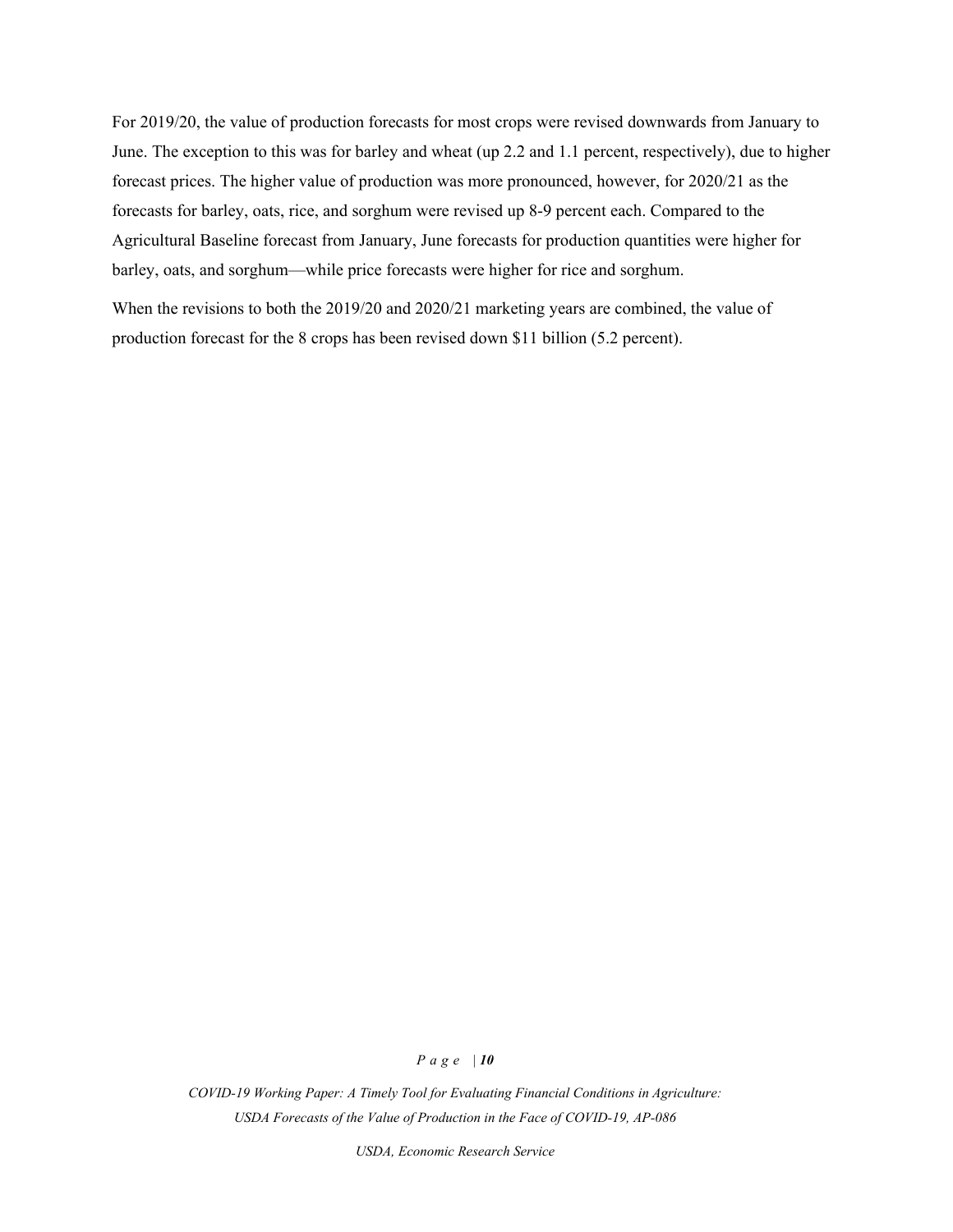# **Changes in Animal and Animal Products Production Forecasts from January to June 2020**

The forecast for the value of production of animal/animal products in calendar year 2020 was revised down \$17.9 billion (12.4 percent) between January and June 2020 (figure 2). Forecasts for production of most animal product commodities have been lowered since the onset of the COVID-19 pandemic, due in most cases to lower processing and/or slaughter capacity. For example, pork processing facilities were using only 54 percent of their capacity by late April (USDA-ERS, 2020b). Although the utilization has largely rebounded since then, shifts in price forecasts for these commodities for 2020 were generally larger than shifts in production forecasts.

### **Figure 2**

# **Combined value of production forecast (for beef, pork, broilers, eggs and milk) in 2020 fell in June 2020, relative to January 2020 forecast**



Source: USDA, Economic Research Service calculations based on World Agricultural Supply and Demand Estimates (WASDE) farm price and production forecasts.

# *Page | 11*

*COVID-19 Working Paper: A Timely Tool for Evaluating Financial Conditions in Agriculture: USDA Forecasts of the Value of Production in the Face of COVID-19, AP-086*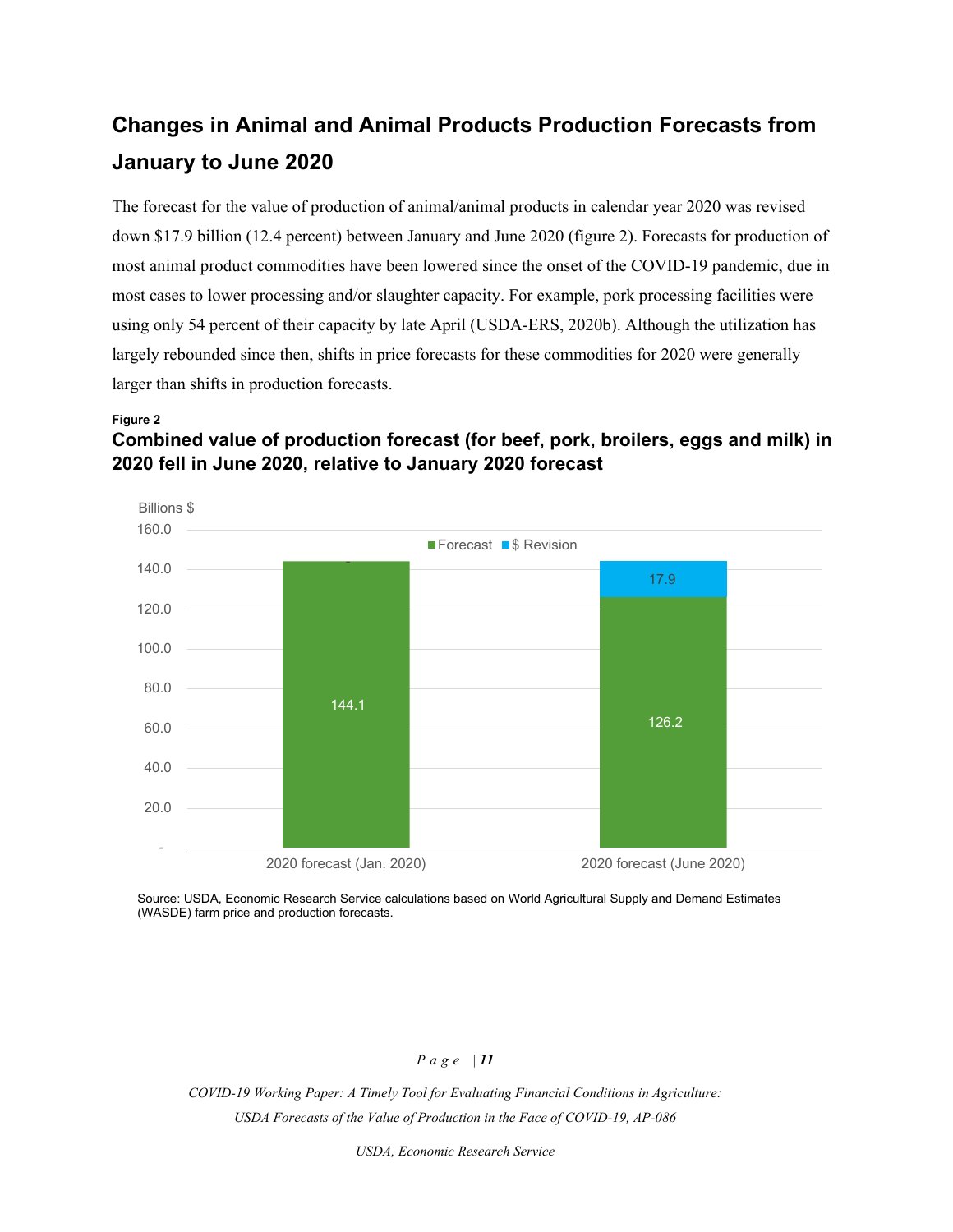As shown in table 2, the largest percent reduction in the value of production forecasts among animal commodities was for pork. Total pork value of production for 2020 was forecasted 24.6 percent (\$3.8 billion) lower than in January, as the price forecast for pork was lowered 22.2 percent. Additionally, the 2020 broiler value of production forecast was lowered 21.6 percent (\$8.4 billion, the largest drop among commodities in terms of dollar amount). Milk value of production was forecasted 13.3 percent lower for the year than was forecasted in January, due entirely to a reduction in the 2020 milk price forecast (the production forecast was increased slightly). Beef value of production was forecasted \$3.3 billion lower in June than it was in January, a reduction of 10.1 percent.

**Table 2 Animal/Animal products value of production forecasts for 2020**

|                 | 2020            |                 |                 |                  |  |  |  |  |
|-----------------|-----------------|-----------------|-----------------|------------------|--|--|--|--|
|                 | Jan. 2020 WASDE | June 2020 WASDE | Dollar revision | Percent revision |  |  |  |  |
|                 |                 |                 | (Millions \$)   |                  |  |  |  |  |
| <b>Beef</b>     | 32,320          | 29,040          | $-3,280$        | $-10.1%$         |  |  |  |  |
| Pork            | 15,619          | 11.779          | $-3,840$        | $-24.6%$         |  |  |  |  |
| <b>Broilers</b> | 38,851          | 30,453          | $-8,398$        | $-21.6%$         |  |  |  |  |
| Turkeys         | 5,467           | 6,052           | 585             | 10.7%            |  |  |  |  |
| Eggs            | 9,087           | 11,783          | 2,696           | 29.7%            |  |  |  |  |
| <b>Milk</b>     | 42,735          | 37,046          | $-5,689$        | $-13.3%$         |  |  |  |  |
| <b>Total</b>    | 144,078         | 126,152         | $-17,926$       | $-12.4%$         |  |  |  |  |

Note: WASDE = World Agricultural Supply and Demand Estimates.

Source: USDA, Economic Research Service calculations based on USDA's January 10, 2020, and June 11, 2020, WASDE reports.

Price forecasts for 2020 for 2 animal/animal product commodities, turkey and eggs, were raised between January and June (13.4 percent for turkeys and 31.4 percent for eggs). As a result, value of production forecasts for these two commodities were raised, despite lower expected production for both. The turkey value of production forecast was raised 10.7 percent, while the egg value of production forecast was raised 29.7 percent.

# **September Revisions to the 2020 USDA Farm Income Forecast**

On September 2, 2020, ERS released an updated farm income forecast for 2020 that incorporated new information that became available since the February 5 release. The crop and animal/animal products value of production forecasts in the September 2 release were largely based on price and production forecasts from the August 12, 2020, WASDE report. For commodities not published in the WASDE

*Page | 12*

*COVID-19 Working Paper: A Timely Tool for Evaluating Financial Conditions in Agriculture: USDA Forecasts of the Value of Production in the Face of COVID-19, AP-086*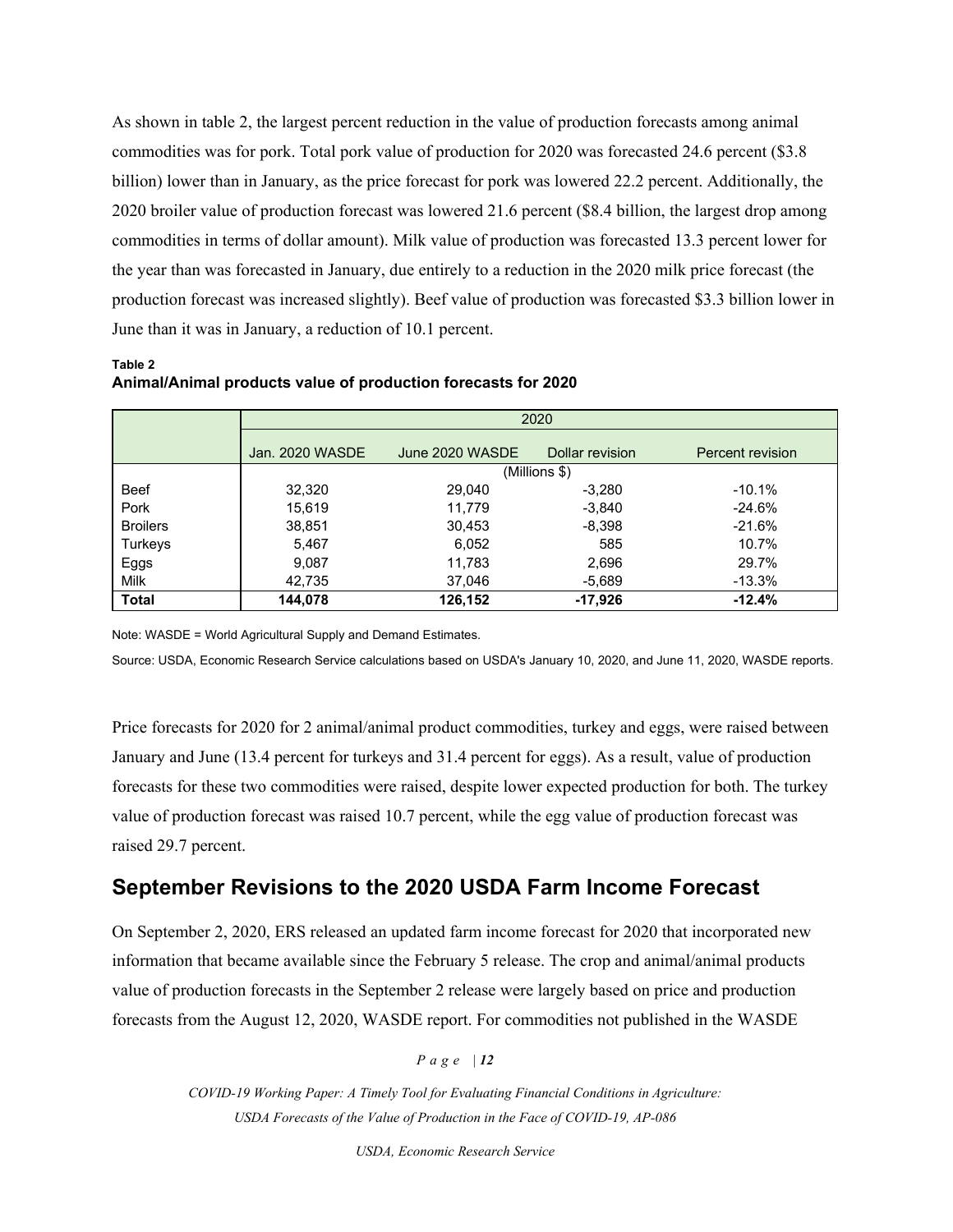report, forecasts came from ERS subject matter experts. While the value of production forecasts in the September 2020 release do not match the forecasts based on the June WASDE data, both forecasts showed the value of production falling relative to forecasts from the beginning of the year. Thus, the June WASDE data was effective, in this instance, in anticipating a downward revision to the value of production forecasts in the farm income forecasts.



**The total production value of crops for 2020 from the September farm income forecast declined relative to the February forecast**



Source: USDA, Economic Research Service, Farm Income and Wealth Statistics. Data as of February 5, 2020 and September 2, 2020.

In the September release, the value of crop production forecast for calendar year 2020 was revised down \$3.0 billion (1.5 percent) from the February release (figure 3). This reduction was less than the \$11 billion (5.2 percent) downward revision in the June forecasts for crop production covered by WASDE data for both the 2019/20 and 2020/21 marketing years combined. Aside from using more current information than the June data, there were a number of other differences between the two projections of 2020 value of production. First, the value of production forecasts in the September release represented the value of what was produced or harvested in calendar 2020 only. Revisions to the 2019/20 marketing year forecasts were largely reflected in the 2019 farm income estimates. Additionally, the value of crop production forecasts

*Page | 13*

*COVID-19 Working Paper: A Timely Tool for Evaluating Financial Conditions in Agriculture: USDA Forecasts of the Value of Production in the Face of COVID-19, AP-086*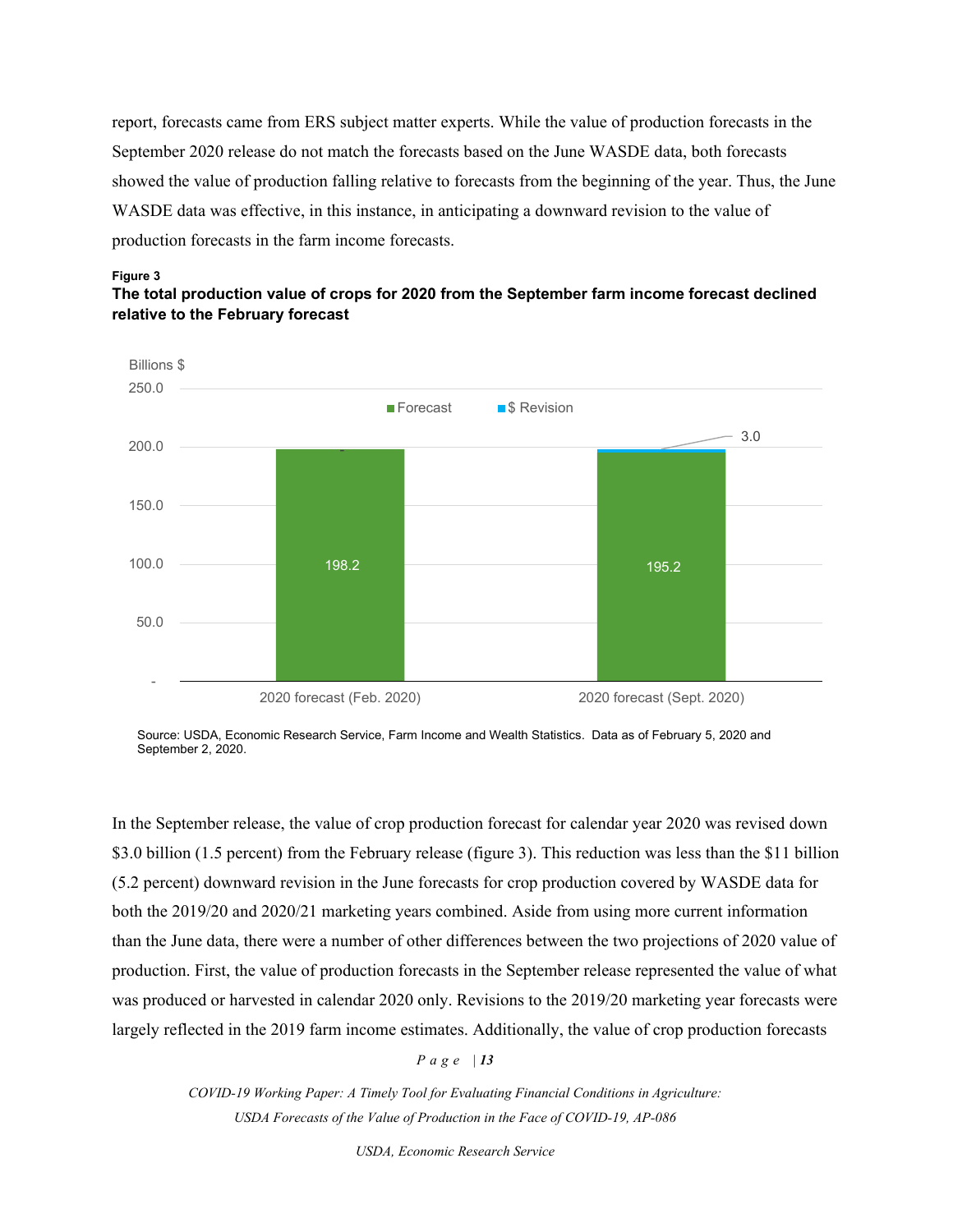in the September USDA farm income forecasts covered all crops, while the June WASDE did not. In particular, the WASDE reports did not have projections for fruits and nuts or vegetables and melons, which account for roughly 25 percent of the value of crop production. In the September release, an upward revision of \$2.6 billion (8.5 percent) for fruit and nut cash receipts partially offset the downward revisions to the value of production for corn, cotton, hay, and some other crops compared to February.[5](#page-13-0)

#### **Figure 4**





Source: USDA, Economic Research Service, Farm Income and Wealth Statistics. Data as of February 5, 2020 and September 2, 2020.

The 2020 forecast for the value of animal/animal products production was revised down \$23.8 billion (12.8 percent) from the February to September release (figure 4). This revision was similar to the \$17.9

*Page | 14*

*COVID-19 Working Paper: A Timely Tool for Evaluating Financial Conditions in Agriculture: USDA Forecasts of the Value of Production in the Face of COVID-19, AP-086* 

<span id="page-13-0"></span><sup>&</sup>lt;sup>5</sup> Since most fruits and nuts are not storable for long periods of time, it is assumed they are generally sold in the same year in which they are produced (or harvested). So, cash receipts from the sale of fruits and nuts also represent their value of production.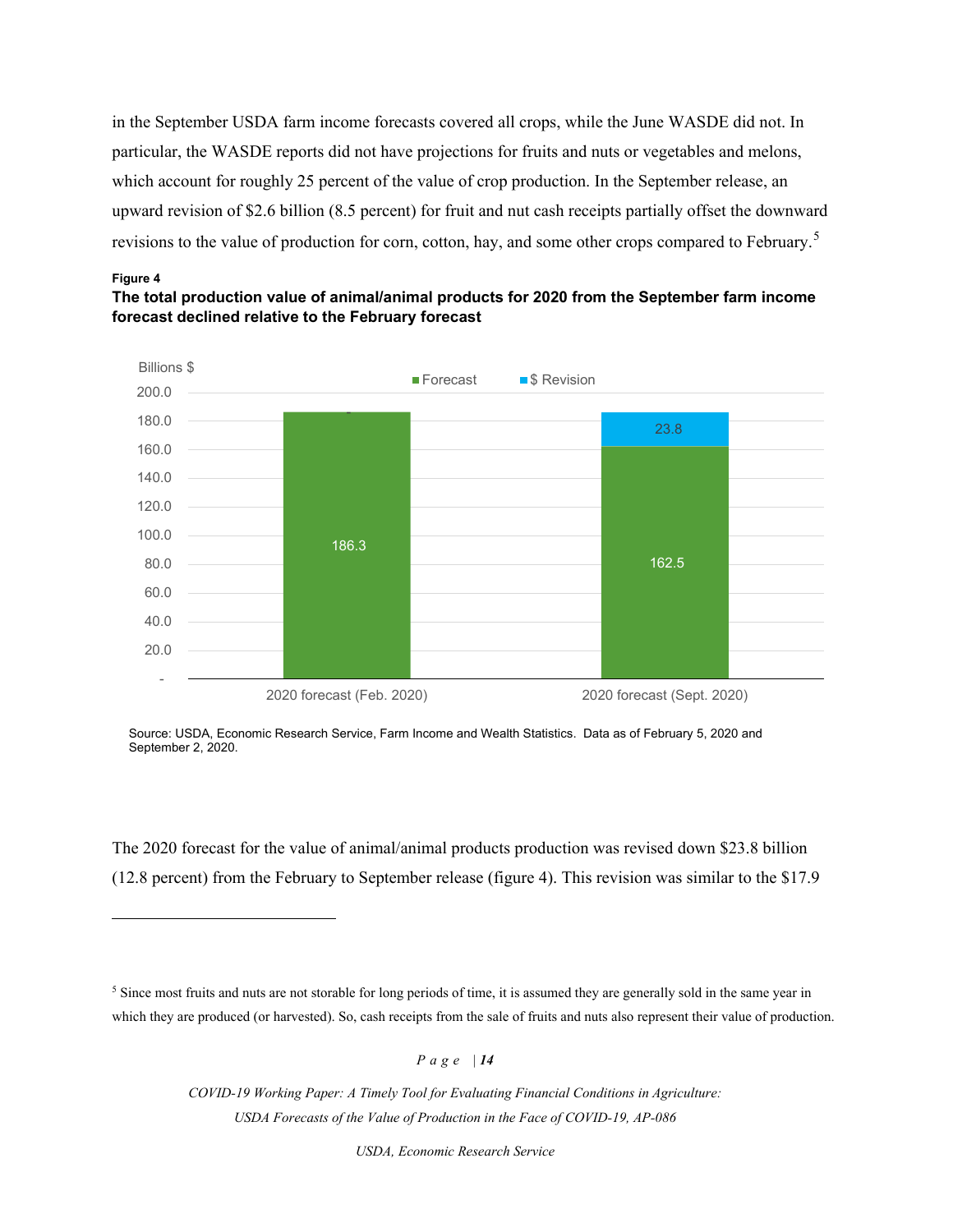billion (12.4 percent) revision in the June forecasts for the portion of animal production covered by the WASDE data. The larger dollar revision in the September release reflects that more commodities were covered in the farm income forecast. Revisions to the WASDE data between June and August were minimal in terms of their effect on the total value of production forecast for animals/animal products. The forecast, based on the August WASDE data, was 1 percent below the June forecast. In some years, there may be larger revisions to the WASDE data from month-to-month, which could limit the ability to use the data to anticipate changes in the next farm income release.

#### *Page | 15*

*COVID-19 Working Paper: A Timely Tool for Evaluating Financial Conditions in Agriculture: USDA Forecasts of the Value of Production in the Face of COVID-19, AP-086*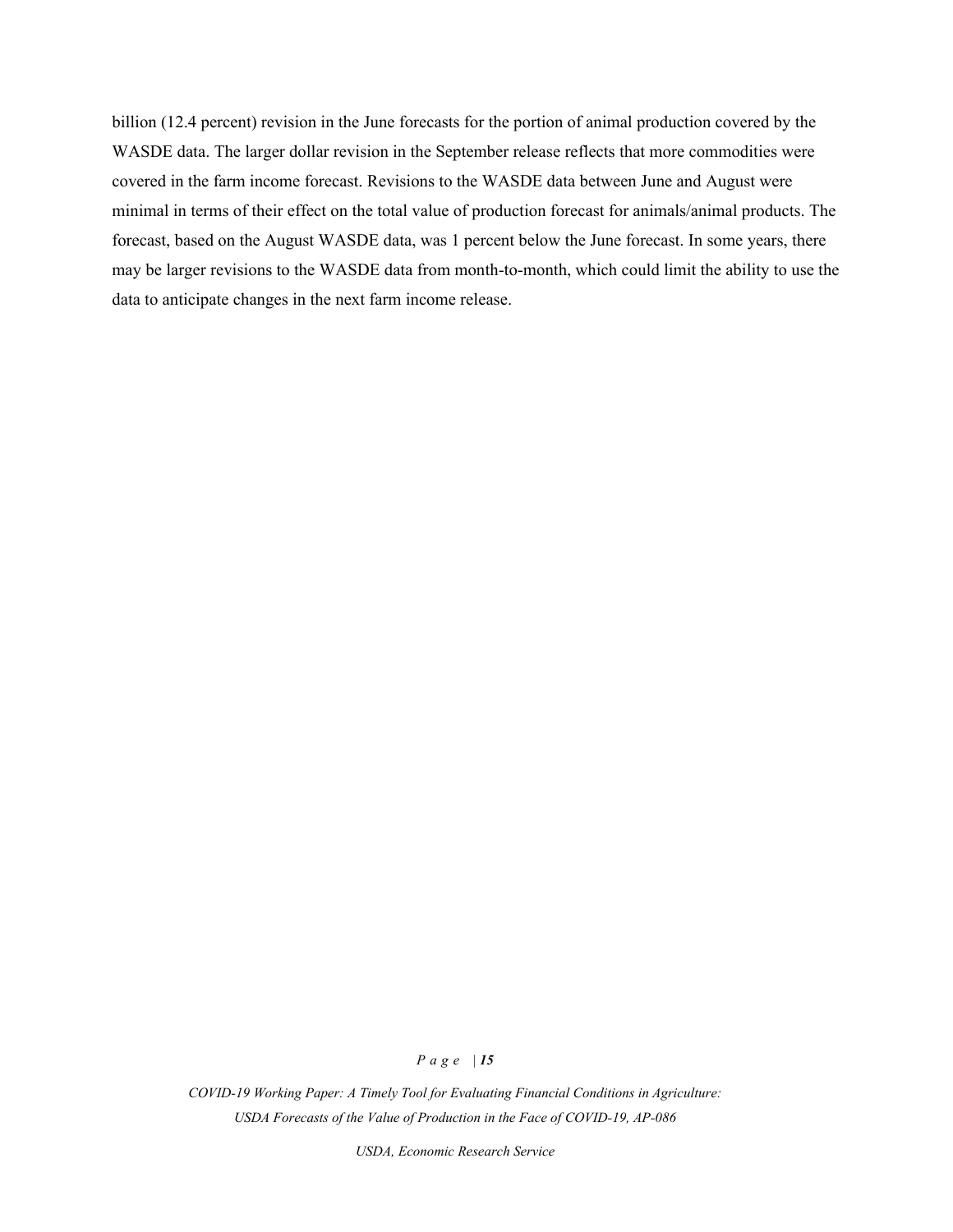# **Conclusion**

It is typical for WASDE price and production projections to be revised throughout the year and for conditions that might affect the underlying assumptions used in developing the baseline projections to change. The 2019/20 and 2020/21 marketing year forecasts are no different, as changing expectations affect the market. However, the revisions to crop and animal production forecasts between January and June were larger than typical in 2020. The January WASDE projections, when compared to the final estimates, were typically revised less than 1 percent for corn and no more than 3.5 percent for animal products (USDA-WAOB, 2020). This year was different in that projections for meat animal production, in particular, were revised more than average. Also, the revisions to price projections for the agricultural commodities contributed more to the changes in the value of production forecasts than revisions in quantity projections.

USDA's frequent releases of price and production projections provide the opportunity to forecast the value of production for selected commodities between the ERS farm income data releases. This paper found that from the January 2020 to the June 2020 forecast releases, the available crop value of production forecasts for both the 2019/20 and 2020/21 crop marketing years—and the animal/animal production forecasts for calendar year 2020—were revised down a combined \$28.9 billion. The largest declines across all commodities were for broilers, milk, soybeans, corn, beef, and pork. In the September farm income release, the value of production forecasts were similarly revised down, with differences largely due to a more complete accounting of all commodities in the farm income forecasts. The sector forecasts will continue to evolve as more information becomes available.

The value of agricultural production is a key determinant of farm income. Thus, the value influences the ability of farmers to provide for family living expenses, expand their operations, and accelerate the repayment of debt. During interim periods between USDA farm income releases, a review of changes in the value of production forecasts (based on WASDE projections) can provide more timely insights on changes in the short-run outlook for the value of agricultural production and the potential impact on cash receipts and farm income. Changes in the value of production tend to drive much of the trends in farm income, although in both 2019 and 2020, higher direct government payments from farm programs have helped to offset declines in the value of production and support farm income.

#### *Page | 16*

*COVID-19 Working Paper: A Timely Tool for Evaluating Financial Conditions in Agriculture: USDA Forecasts of the Value of Production in the Face of COVID-19, AP-086*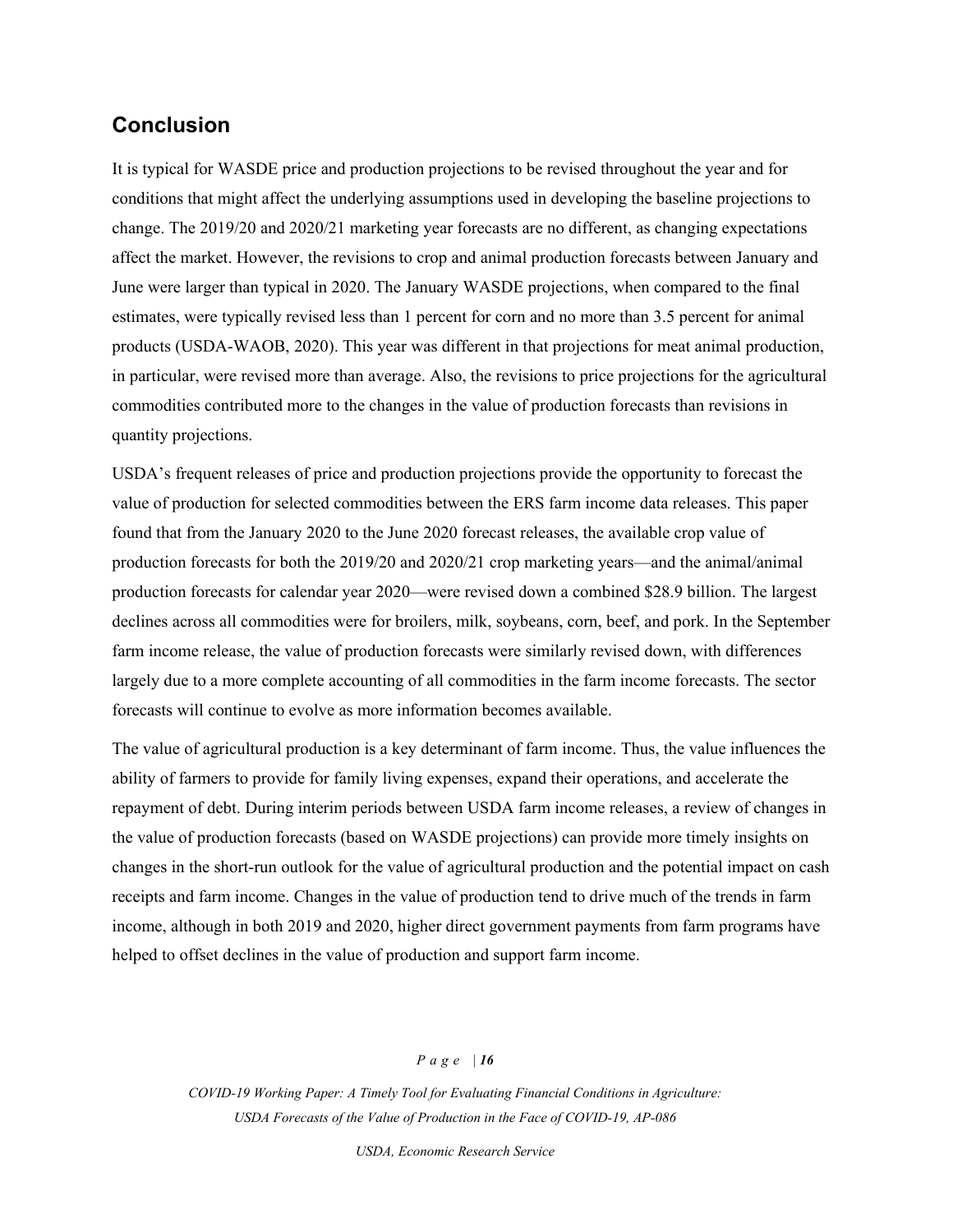# **References**

- U.S. Department of Agriculture, Economic Research Service (USDA-ERS). 2020a. *USDA Agricultural Projections to 2029*. U.S. Department of Agriculture, Washington, DC.
- U.S. Department of Agriculture, Economic Research Service (USDA-ERS). 2020b. *Livestock, Dairy, and Poultry Outlook*. U.S. Department of Agriculture, Washington, DC.
- U.S. Department of Agriculture, World Agricultural Outlook Board (USDA-WAOB). 2020. *World Agricultural Supply and Demand Estimates*. U.S. Department of Agriculture, Washington, DC.

### *Page | 17*

*COVID-19 Working Paper: A Timely Tool for Evaluating Financial Conditions in Agriculture: USDA Forecasts of the Value of Production in the Face of COVID-19, AP-086*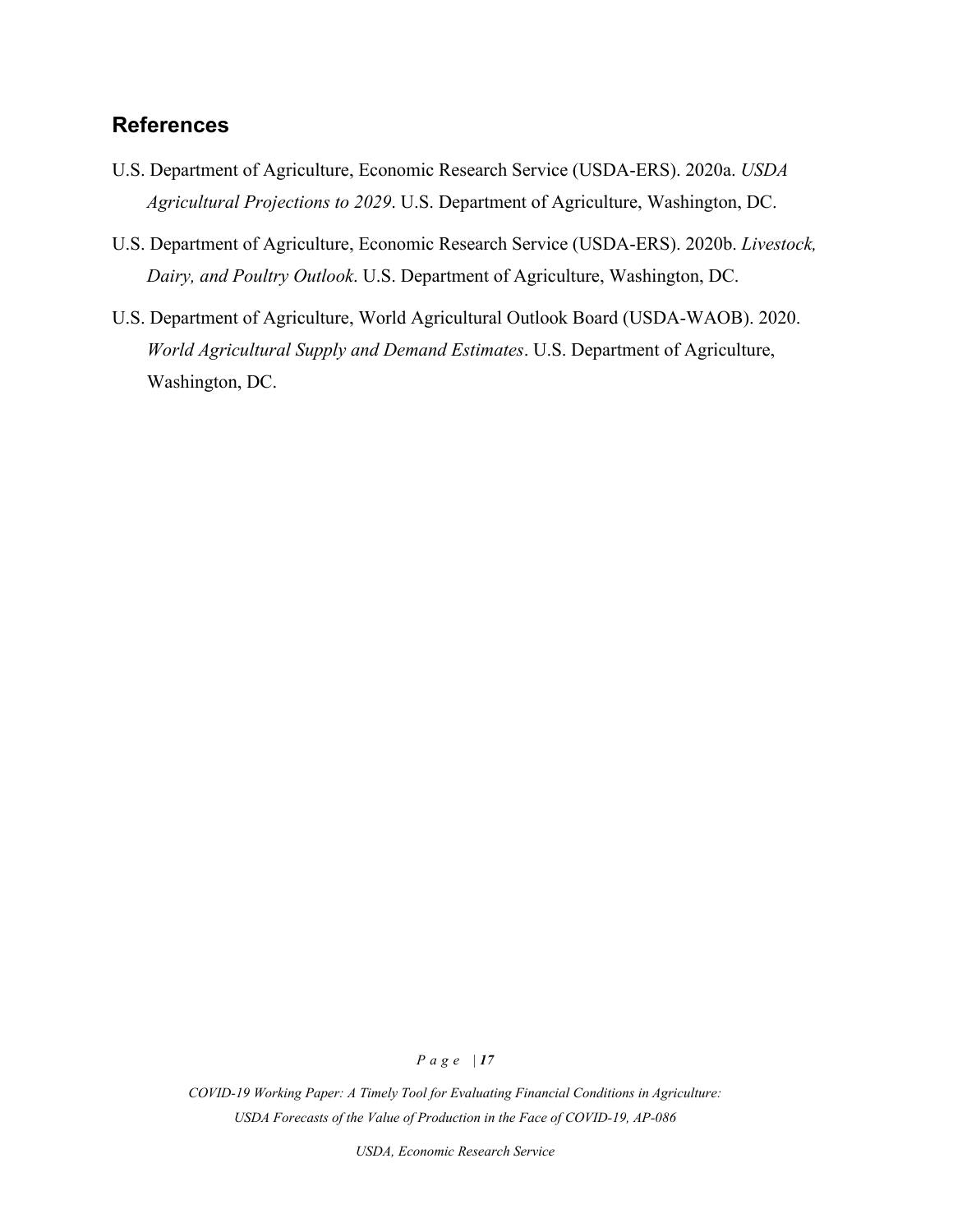# **Appendix A**

# **Table A1**

**Price and quantity projections underlying value of production forecasts for crops from January and June 2020**

|                |              |              | Season average price |              |                    | Marketing year production |              |                 |              |                       |
|----------------|--------------|--------------|----------------------|--------------|--------------------|---------------------------|--------------|-----------------|--------------|-----------------------|
|                | 2019/20      |              | 2020/21              |              |                    | 2019/20                   |              | 2020/21         |              |                       |
|                | Jan.         | June         | Feb.                 | June         |                    | Jan.                      | June         | Feb.            | June         |                       |
|                | 2020         | 2020         | 2020                 | 2020         |                    | 2020                      | 2020         | 2020            | 2020         |                       |
|                | <b>WASDE</b> | <b>WASDE</b> | <b>Baseline</b>      | <b>WASDE</b> | <b>Unit</b>        | <b>WASDE</b>              | <b>WASDE</b> | <b>Baseline</b> | <b>WASDE</b> | Unit                  |
| Barley         | 4.6          | 4.7          | 4.3                  | 4.3          | \$/bu              | 170                       | 170          | 167             | 182          | Million bu            |
| Corn           | 3.85         | 3.6          | 3.4                  | 3.2          | \$/bu              | 13,692                    | 13,617       | 15,545          | 15,995       | Million bu            |
| Cotton, upland | 0.63         | 0.59         | 0.62                 | 0.57         | \$/lb              | 19,380                    | 19,227       | 18,200          | 18,835       | <b>Thousand Bales</b> |
| Oats           | 2.95         | 2.85         | 2.5                  | 2.5          | \$/bu              | 53                        | 53           | 67              | 73           | Million bu            |
| <b>Rice</b>    | 13.2         | 13.1         | 11.7                 | 12.9         | \$/ <sub>cut</sub> | 185                       | 185          | 221             | 216          | Million cwt           |
| Sorghum        | 3.4          | 3.25         | 3                    | 3.2          | $$$ /bu            | 341                       | 341          | 344             | 351          | Million bu            |
| Soybeans       | 9            | 8.5          | 8.85                 | 8.2          | \$/bu              | 3,558                     | 3,552        | 4,200           | 4,125        | Million bu            |
| Wheat          | 4.55         | 4.6          | 4.8                  | 4.6          | \$/bu              | 1,920                     | 1,920        | 1,836           | 1,877        | Million bu            |

Note: WASDE = World Agricultural Supply and Demand Estimates. bu = bushel, lb = pound, cwt = hundredweight.

Source: USDA, Economic Research Service using USDA's January 10, 2020, and June 11, 2020, WASDE reports, and February 2020 Baseline Projections.

### *Page | 18*

*COVID-19 Working Paper: A Timely Tool for Evaluating Financial Conditions in Agriculture: USDA Forecasts of the Value of Production in the Face of COVID-19, AP-086*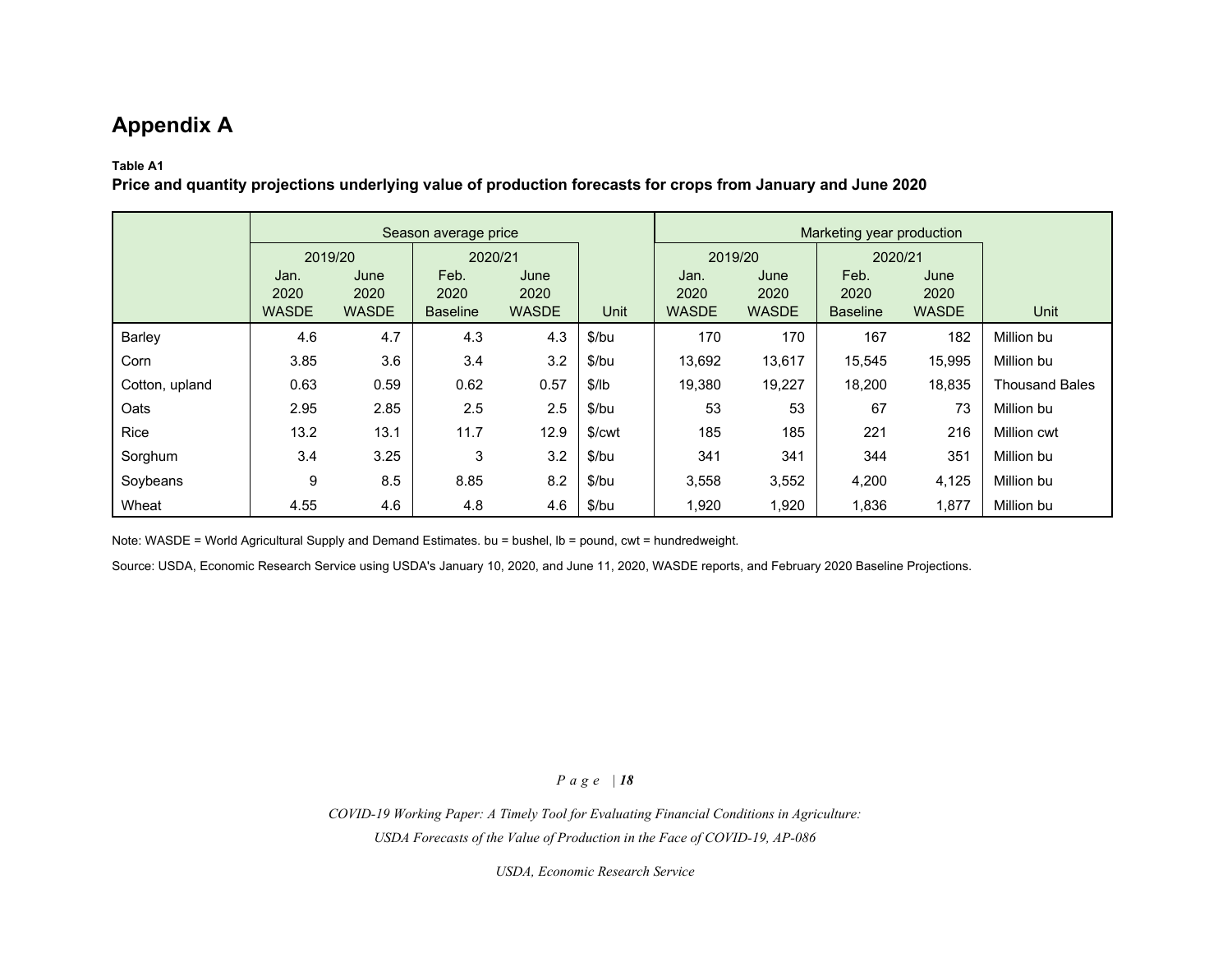#### **Table A2**

# **Price and quantity forecasts underlying value of production forecasts for animal/animal products from January and June 2020**

|                 | 2020 Calendar Year           |                              |                       |                              |                              |                       |  |  |
|-----------------|------------------------------|------------------------------|-----------------------|------------------------------|------------------------------|-----------------------|--|--|
|                 |                              |                              | Annual price          | Production                   |                              |                       |  |  |
|                 | Jan.<br>2020<br><b>WASDE</b> | June<br>2020<br><b>WASDE</b> | Unit                  | Jan.<br>2020<br><b>WASDE</b> | June<br>2020<br><b>WASDE</b> | Unit                  |  |  |
| <b>Beef</b>     | 117.5                        | 108.6                        | Steers, \$/cwt        | 27,506                       | 26.740                       | Beef, million lbs     |  |  |
| Pork            | 54.5                         | 42.4                         | Barrows-gilts, \$/cwt | 28.659                       | 27.780                       | Pork. million lbs     |  |  |
| <b>Broilers</b> | 86.5                         | 69.9                         | Broilers, cents/lb    | 44.914                       | 43.566                       | Broilers, million lbs |  |  |
| Turkeys         | 92.5                         | 104.9                        | Turkeys, cents/lb     | 5,910                        | 5,769                        | Turkey, million lbs   |  |  |
| Eggs            | 95.5                         | 125.5                        | Eggs, cent/dozen      | 9,515                        | 9.389                        | Eggs, million dozen   |  |  |
| Milk            | 19.25                        | 16.65                        | Milk, \$/cwt          | 222                          | 223                          | Milk, billion lbs     |  |  |

Note: WASDE = World Agricultural Supply and Demand Estimates. cwt = hundredweight, lb = pound, lbs = pounds.

Source: USDA, Economic Research Service calculations using USDA's January 10, 2020, and June 11, 2020, WASDE reports.

# *Page | 19*

*COVID-19 Working Paper: A Timely Tool for Evaluating Financial Conditions in Agriculture: USDA Forecasts of the Value of Production in the Face of COVID-19, AP-086*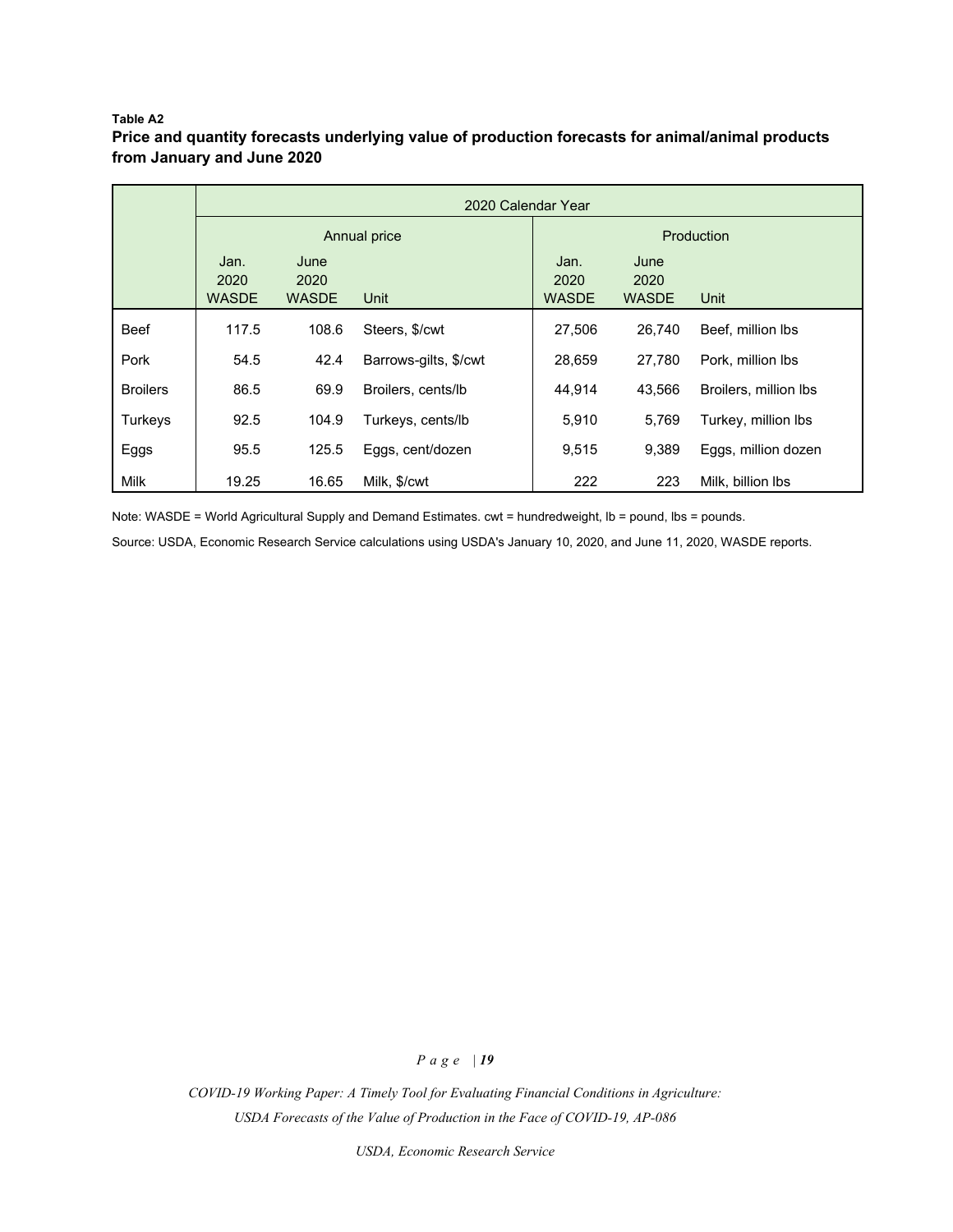# **Appendix B**

While this paper focuses on revisions to the value of production forecasts from January to June 2020, the price and production forecasts continue to evolve. The tables and figures in appendix B show how forecasts were revised in September 2020 relative to the January 2020 forecasts. The September 2020 forecasts were calculated using production and price projections obtained from the September 11, 2020, World Agricultural Supply and Demand Estimates (WASDE) report.

#### **Figure B1**

# **Combined value of production forecasts (for corn, upland cotton, oats, rice, sorghum, soybeans, and wheat) in 2020 continued to be revised in September**



Source: USDA, Economic Research Service calculations. 2019/20 forecasts are based on World Agricultural Supply and Demand Estimates (WASDE) farm price and production forecasts. 2020/21 projections are based on USDA baseline projections (February 2020) and WASDE forecasts (June 2020 and September 2020).

### *Page | 20*

*COVID-19 Working Paper: A Timely Tool for Evaluating Financial Conditions in Agriculture: USDA Forecasts of the Value of Production in the Face of COVID-19, AP-086*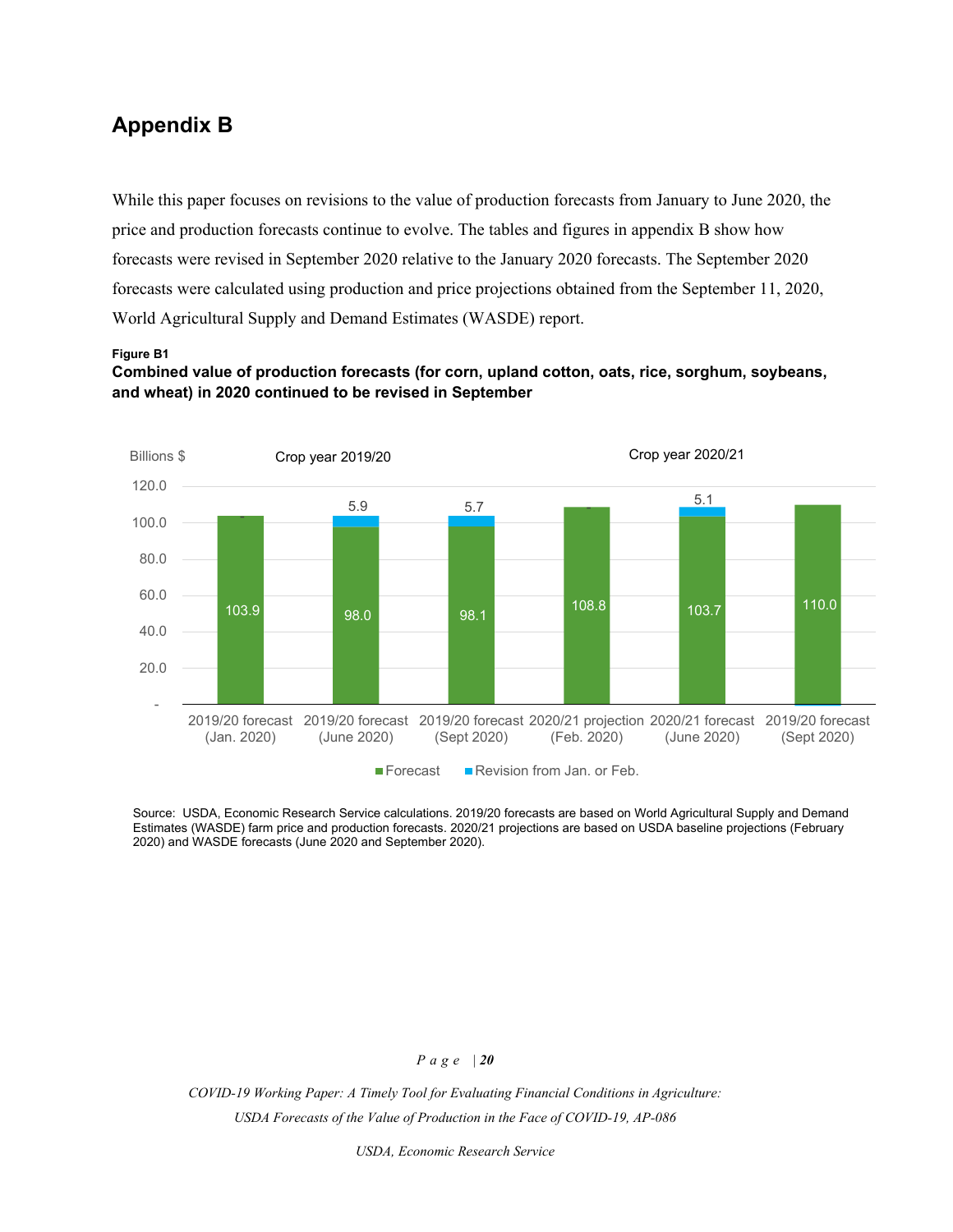### **Table B1 Crop value of production forecasts for 2019/20 and 2020/21 through September 2020**

|              |              | 2019/20               |               |          | 2020/21               |              |               |          |
|--------------|--------------|-----------------------|---------------|----------|-----------------------|--------------|---------------|----------|
|              | Jan.         | Sept                  |               |          | Feb.                  | Sept         |               |          |
|              | 2020         | 2020                  | <b>Dollar</b> | Percent  | 2020                  | 2020         | <b>Dollar</b> | Percent  |
|              | <b>WASDE</b> | <b>WASDE</b>          | revision      | revision | <b>Baseline</b>       | <b>WASDE</b> | revision      | revision |
|              |              | (Millions of dollars) |               |          | (Millions of dollars) |              |               |          |
| Barley       | 782          | 797                   | 15            | 2.0%     | 718                   | 783          | 65            | 9.1%     |
| Corn         | 52,714       | 49,021                | $-3,693$      | $-7.0\%$ | 52,853                | 52,150       | $-703$        | $-1.3%$  |
| Cotton,      |              |                       |               |          |                       |              |               |          |
| upland       | 5,861        | 5,445                 | $-415$        | $-7.1%$  | 5,416                 | 4,674        | $-742$        | $-13.7%$ |
| Oats         | 156          | 149                   | $-7$          | $-4.4%$  | 168                   | 176          | 8             | 4.8%     |
| Rice         | 2,438        | 2,438                 | $\Omega$      | $0.0\%$  | 2,589                 | 2,835        | 246           | 9.5%     |
| Sorghum      | 1,159        | 1,125                 | $-34$         | $-2.9%$  | 1,032                 | 1,253        | 221           | 21.4%    |
| Soybeans     | 32,022       | 30,370                | $-1,652$      | $-5.2%$  | 37,170                | 39,895       | 2,725         | 7.3%     |
| Wheat        | 8,736        | 8,794                 | 58            | 0.7%     | 8,813                 | 8,271        | $-542$        | $-6.1%$  |
| <b>Total</b> | 103.869      | 98,140                | $-5,729$      | $-5.5%$  | 108.759               | 110.037      | 1,278         | 1.2%     |

Note: WASDE = World Agricultural Supply and Demand Estimates.

Source: USDA, Economic Research Service calculations based on data from USDA's January 10, 2020, and September 11, 2020, WASDE reports, and February 2020 Baseline Projections.

### **Figure B2 Combined value of production forecast (for beef, pork, broilers, eggs, and milk) in 2020 continued to be revised in September 2020**



Source: USDA, Economic Research Service calculations based on World Agricultural Supply and Demand Estimates (WASDE) farm price and production forecasts.

*Page | 21*

*COVID-19 Working Paper: A Timely Tool for Evaluating Financial Conditions in Agriculture: USDA Forecasts of the Value of Production in the Face of COVID-19, AP-086*